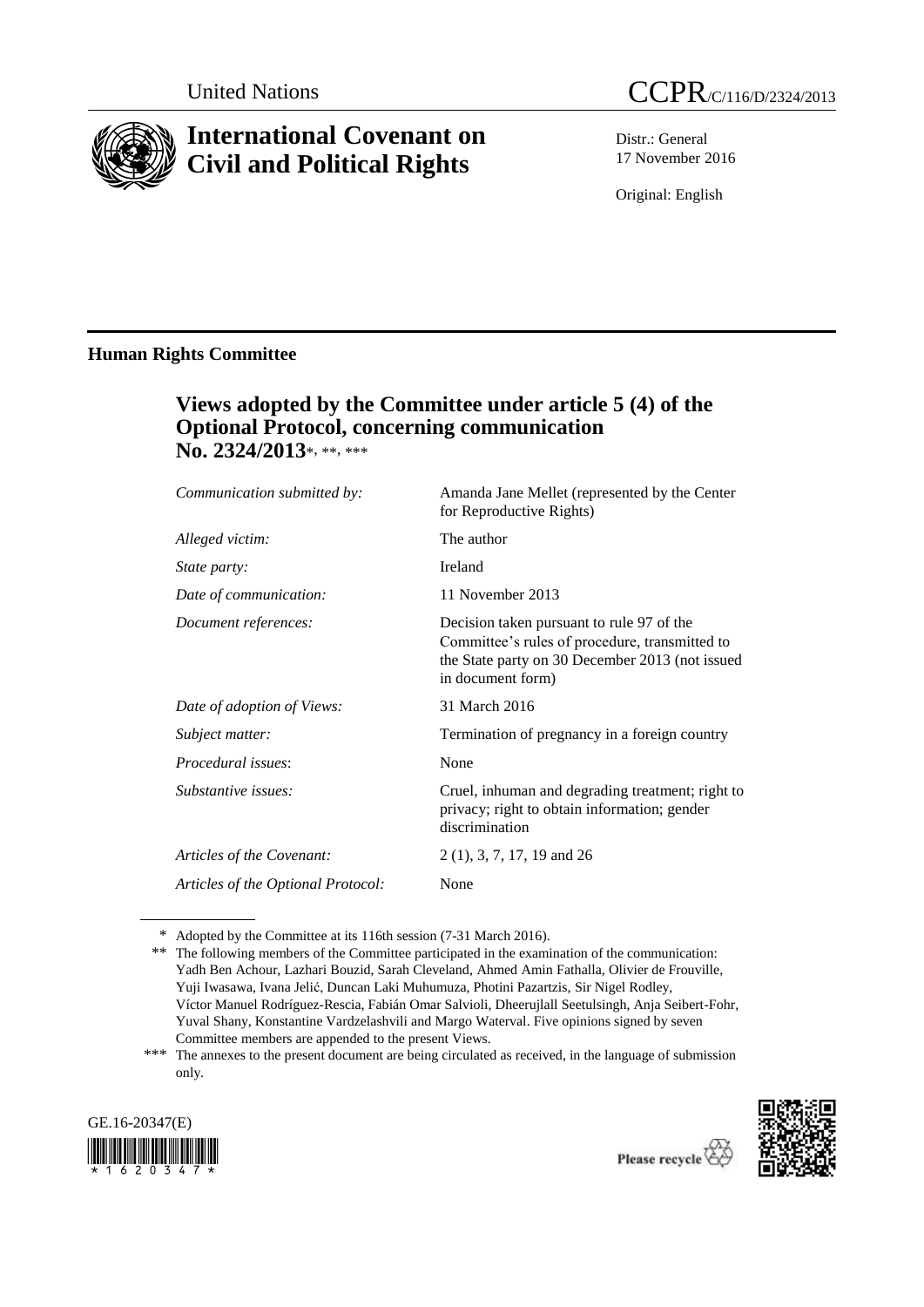1. The author of the communication is Amanda Jane Mellet, an Irish citizen born on 28 March 1974. She claims to be a victim of violations by Ireland of her rights under articles 2 (1), 3, 7, 17, 19 and 26 of the Covenant. The Optional Protocol entered into force for Ireland on 8 March 1990. The author is represented by counsel.

#### **The facts as submitted by the author**

2.1 The author lives in Dublin with her husband. They have no children. She became pregnant in 2011. On 11 and 14 November 2011, in the twenty-first week of her pregnancy, she received scans at the Rotunda public hospital in Dublin. She was informed that her fetus had congenital heart defects, but that even if the impairment proved fatal she could not have a termination of her pregnancy in Ireland. The doctor at the hospital stated: "terminations are not available in this jurisdiction. Some people in your situation may choose to travel". The doctor did not explain what "travel" involved, but only that it had to be overseas. She did not recommend a suitable abortion provider in the United Kingdom of Great Britain and Northern Ireland.

2.2 On 17 November 2011, after further examination at the same hospital the author was informed that the fetus had trisomy 18 and would die in utero or shortly after birth. The midwife indicated to her that she could carry to term knowing that the fetus would most likely die inside her, or she could "travel". The midwife did not explain what "travelling" would entail and did not give her any further information, but advised her to contact an Irish family planning organization for information and counselling. The author was not referred by the hospital to a provider abroad that could terminate her pregnancy, since health providers in Ireland are not permitted to make appointments for pregnancy terminations overseas for their patients. On 18 November, the author informed the hospital of her decision to travel abroad for a termination and made an appointment with a family planning organization. The organization provided her with information about the procedure and gave her the contact information of the Liverpool Women's Hospital. They also faxed her medical records to the hospital, which later contacted the author directly and gave her an appointment for approximately 10 days later.

2.3 The laws of Ireland permit qualified medical professionals to provide aftercare when a woman has miscarried. Before travelling to Liverpool, the author therefore returned to the Irish hospital and visited her general practitioner. The purpose was to obtain scans that would determine if the fetus had died, in which case her care would continue at the Irish hospital. After detecting a heartbeat, the doctor tried to dissuade her from seeking an abortion abroad and insisted that even if she were to continue her pregnancy, "your child might not suffer". The author indicates that her main reason for seeking an abortion was to spare her child suffering.

2.4 On 28 November 2011, she flew with her husband to Liverpool and the following day she received medication at the Women's Hospital to begin the process of terminating her pregnancy. On 1 December, she received further medication to induce labour. She was in labour for 36 hours and on 2 December she delivered a stillborn baby girl. Still feeling weak and bleeding, she had to travel back to Dublin, only 12 hours after the delivery, as they could not afford to stay any longer in the United Kingdom. <sup>1</sup> There is no financial assistance from the State or from private health insurers for women who terminate pregnancies abroad.

2.5 After her return to Dublin, the author did not receive any aftercare at the Rotunda Hospital. She felt that she needed bereavement counselling to cope with the loss of her

<sup>&</sup>lt;sup>1</sup> The author states that they spent  $\epsilon$ 3,000 in total, including the  $\epsilon$ 2,000 fee they paid for the procedure.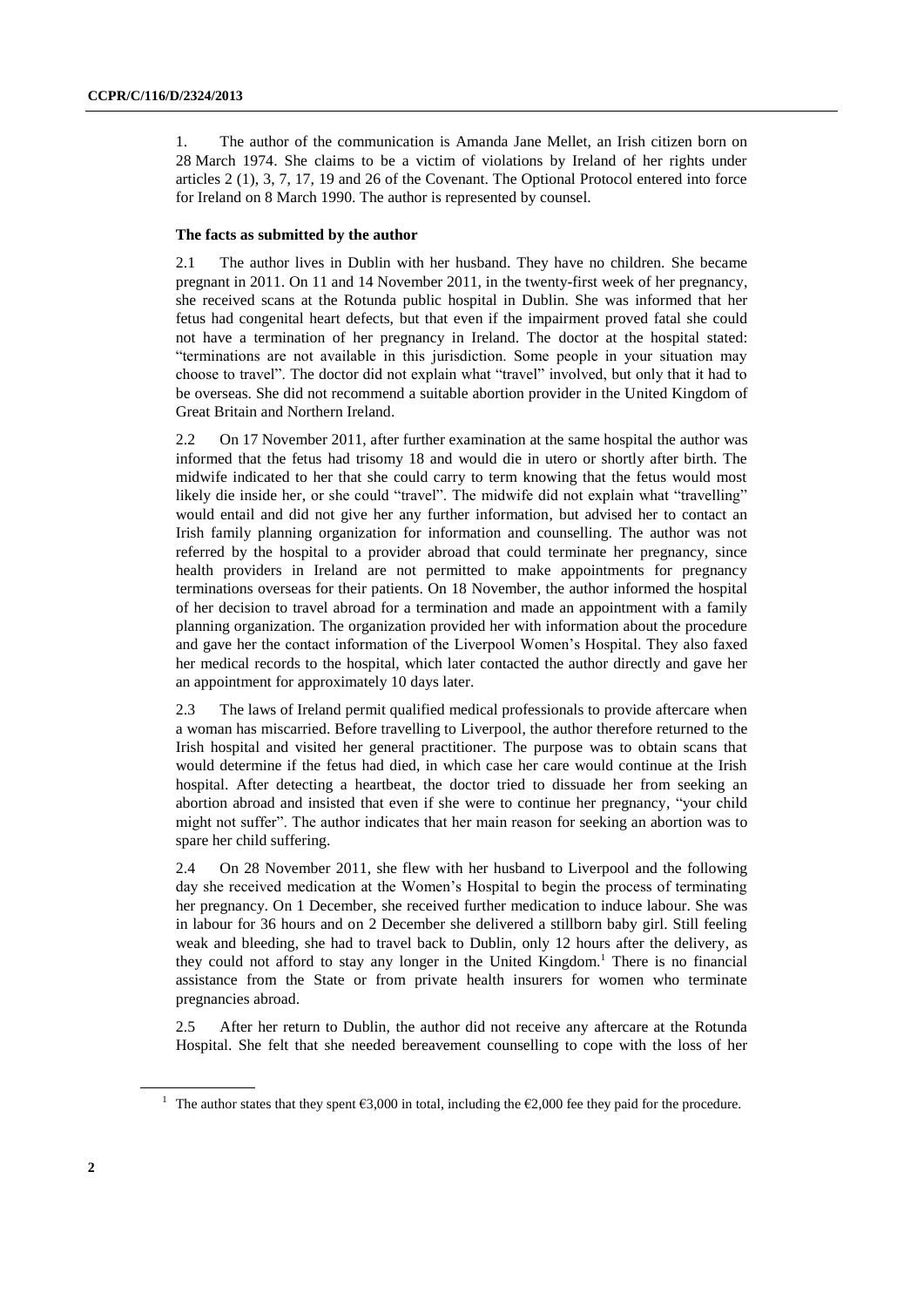pregnancy and the trauma of travelling abroad for termination of the pregnancy. While the hospital offers such counselling to couples who have suffered a spontaneous stillbirth, the service does not extend to those who choose to terminate a pregnancy as a result of fatal fetal impairments. Eventually she received post-abortion counselling at the family planning organization, but not bereavement counselling. She still suffers from complicated grief and unresolved trauma and says she would have been able to accept her loss better if she had not had to endure the pain and shame of travelling abroad.<sup>2</sup>

#### **The complaint**

#### *Claims under article 7*

3.1 The application of the abortion law of Ireland subjected the author to cruel, inhuman and degrading treatment and encroached on her dignity and physical and mental integrity by: (a) denying her the reproductive health care and bereavement support she needed; (b) forcing her to continue carrying a dying fetus; (c) compelling her to terminate her pregnancy abroad; and (d) subjecting her to intense stigma.

3.2 Once the author had expressed her decision to terminate her pregnancy, the healthcare personnel refused to provide her with the health care and support she needed. The expectation of care that she had formed as a patient of the Rotunda Hospital, her extreme vulnerability upon learning that her baby would die and the prospect of then having to terminate a much-wanted pregnancy abroad, with no support from the Irish health-care system, all illustrate that her mental anguish at being denied abortion services in Ireland rose to the level of cruel, inhuman and degrading treatment. The failure of the hospital to offer her bereavement counselling before and after the termination hampered her ability to cope with her trauma. She was not offered acknowledgement or support to help her to adapt psychologically, grieve normally and rebuild her life. That failure was exacerbated by the fact that the hospital provides bereavement services to women who face fatal fetal impairments but choose to carry to term. The hospital thus makes a distinction and treats women who travel for termination as less deserving of support.

3.3 After learning that the fetus was dying, the author was tormented for the next 21 days by the question of whether it had died within her and the fear that she would go into labour and give birth, only to subject her child to suffering and watch it die. She would have been spared this added level of anxiety had she had timely access to abortion services. The travel abroad was also a significant source of added anxiety and exposed her to obstacles which impinged on her physical and mental integrity and dignity. She had to make preparations for the travel; was deprived of the support of her family; had to stay in a foreign and uncomfortable environment while in Liverpool; and had to spend a sum of money which was difficult for her to raise. While waiting at the airport to fly home, only 12 hours after the termination, she was bleeding, weak and light-headed. The hospital in Liverpool did not offer any options regarding the baby's remains and the author was compelled to leave them behind. She received the ashes, unexpectedly, three weeks later by

<sup>&</sup>lt;sup>2</sup> The author submits a declaration by Joan Lalor, Associate Professor of Midwifery at Trinity College Dublin in which she concludes "that the current legal situation regarding the prohibition of termination of pregnancy for women with a diagnosis of fetal abnormality has led to intense suffering in Amanda's case and has severely impacted her ability to process her complicated grief. This situation will continue to cause additional unnecessary trauma leading to complicated grief for women in Ireland which is not experienced by women domiciled in countries where termination of pregnancy is legal". A medico-legal report by a clinical psychologist, Dr. Patel, was also submitted, indicating the psychological difficulties suffered by the author as a result of the trauma surrounding the end of her pregnancy.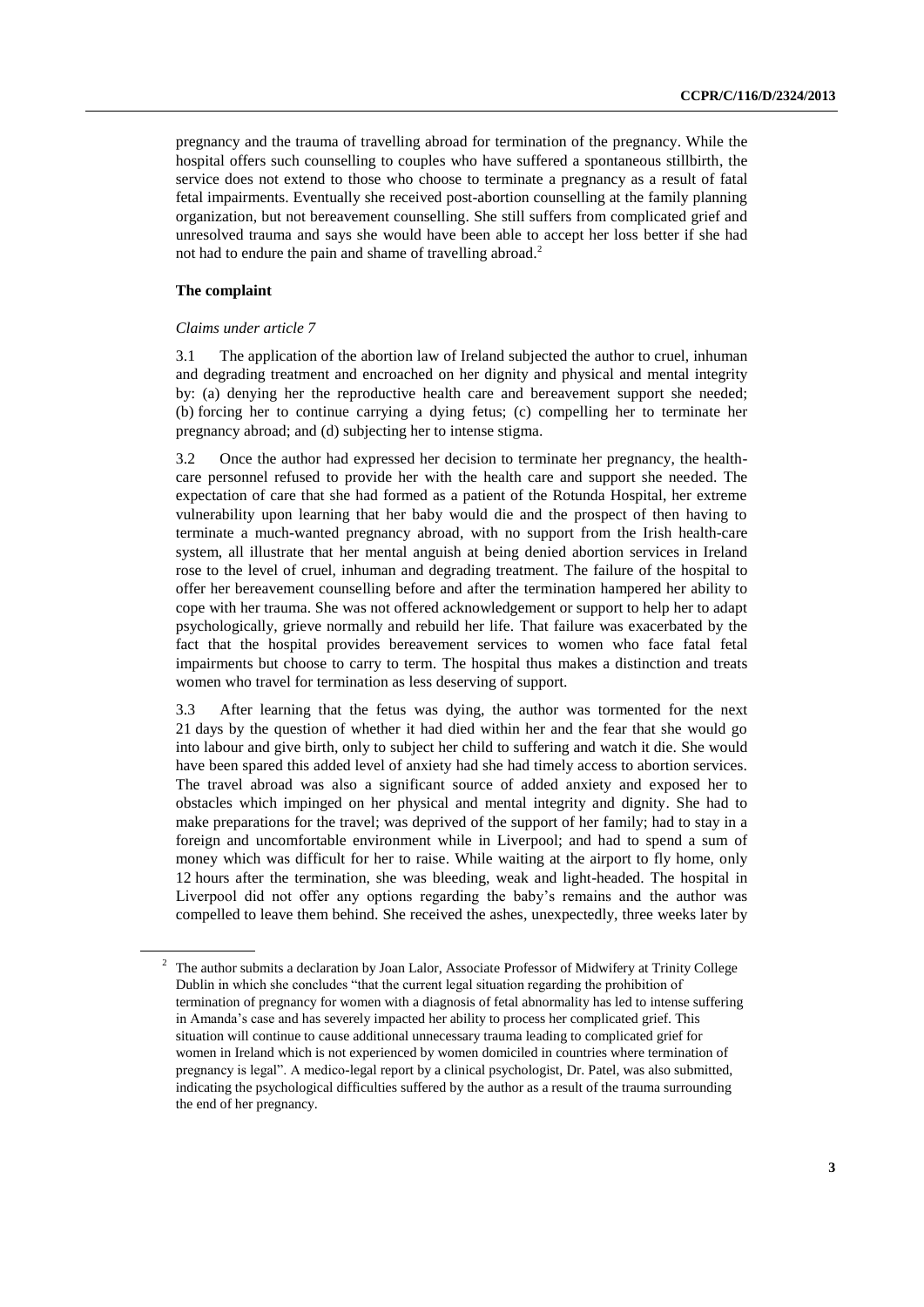courier, which deeply upset her. The travel abroad also interfered with her ability to mourn her loss.

3.4 The criminalization in Ireland of the abortion services that she needed overwhelmed the author with shame and stigmatized her actions and person, which served as a separate source of severe emotional pain.

#### *Claims under article 17 of the Covenant*

3.5 The author had to choose between, on the one hand, letting the State make the deeply intimate reproductive decision for her to continue with a non-viable pregnancy under conditions of considerable suffering and, on the other hand, having to travel abroad for a termination. Neither option had the potential to preserve her reproductive autonomy and mental well-being. By denying the author the only option that would have respected her physical and psychological integrity (allowing her to terminate her pregnancy in Ireland), the State interfered arbitrarily in her decision-making. Being abroad, she found herself in an unfamiliar setting and craved the privacy of her own home and the support of her family and friends. The abortion ban thus infringed upon her decision-making in regard to how and where she would best cope with the traumatic circumstances she faced.

3.6 The protection of the "right to life of the unborn", as set out in the Irish Constitution, can be seen as a moral issue. Defining the moral interest in protecting fetal life as superior to the author's right to mental stability, psychological integrity and reproductive autonomy, goes against the principle of proportionality and, as such, constitutes a violation of the author's right to privacy under article 17.

3.7 The interference with the author's rights was prescribed by law, since abortion is only legal if the woman's life is in danger. However, the interference was arbitrary. The aim sought by the Irish law (protection of the fetus) was not appropriate or relevant in her situation and the interference with her right to privacy was therefore disproportionate. Even if the Committee accepted that the protection of the fetus can serve as a justification for interfering with a woman's right to privacy in certain situations, in the author's case this could not apply. Limiting her right to privacy by denying her the right to terminate a pregnancy that would never result in a viable child cannot be considered a reasonable or proportionate measure to achieve the aim of protecting the fetus.

#### *Claims under article 19 of the Covenant*

3.8 The right to freedom of information encompasses information concerning health issues, including critical information for making informed choices about one's sexual and reproductive health. In that respect, the author's right to access information was violated.

3.9 The Regulation of Information (Services outside the State for Termination of Pregnancies) Act, 1995 (Abortion Information Act) sets forth the circumstances in which information, advice and counselling about abortion services that are legal in another State can be made available in Ireland. It pertains in particular to information that is likely to be required by women who consider traveling abroad for an abortion and regulates the conduct of providers of such information, such as counsellors and health workers. It indicates that the provision of information, advice or counselling about abortion services overseas is not lawful unless, among other factors, the information, advice or counselling is truthful and objective, fully informs the woman of all the courses of action open to her and does not advocate or promote the termination of pregnancy. The Act prohibits the distribution of written information to the public without solicitation by the recipient and has been interpreted to require that a woman specifically request information, advice or counselling about termination of pregnancy before she can receive it. Under section 10, a person who contravenes the relevant provisions of the Act is guilty of an offence and liable to a fine.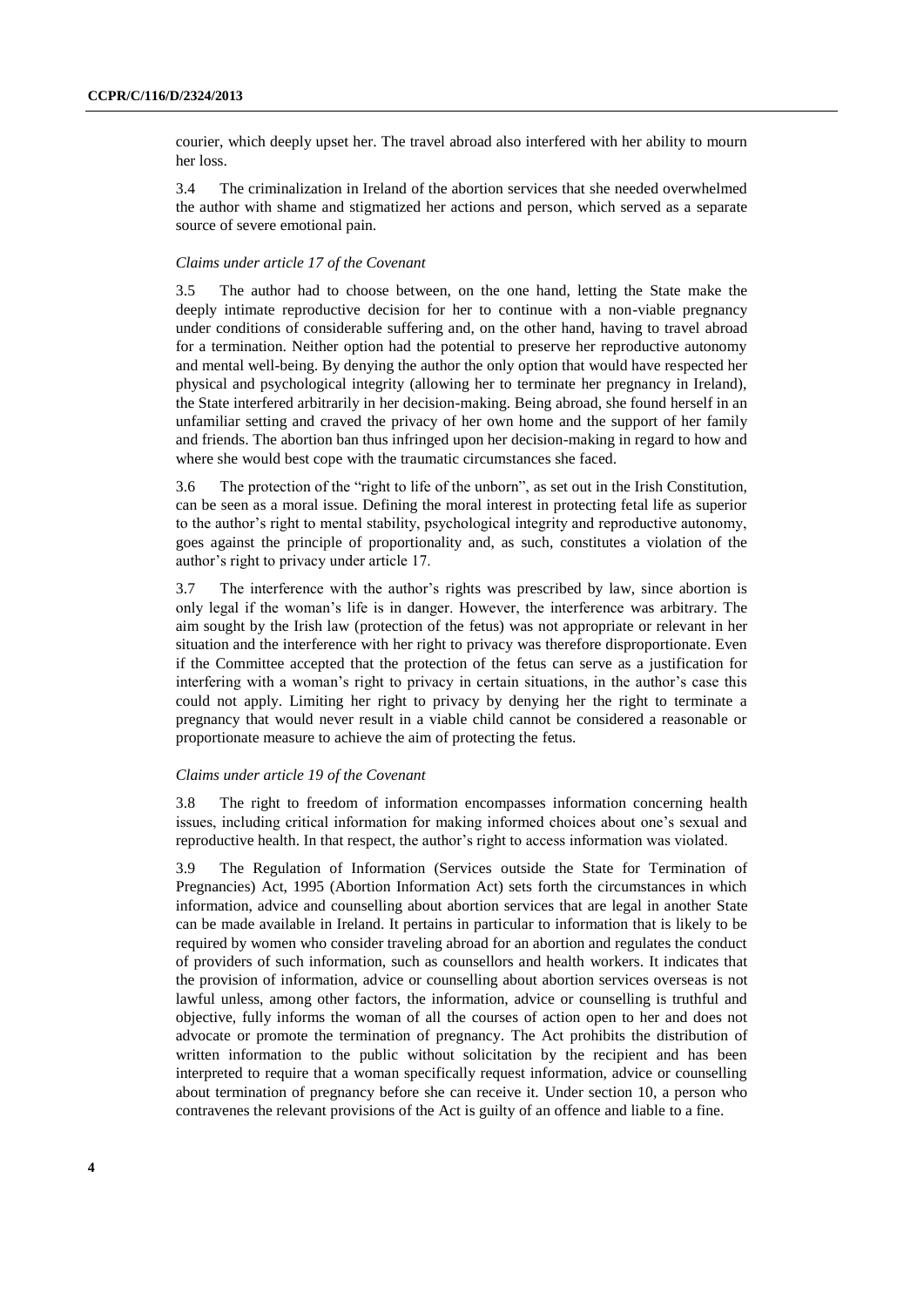3.10 The Act does not prohibit health-care providers from imparting information about abortion, including the likely benefits and potential adverse effects and alternatives; the limited circumstances in which abortion is legal in Ireland; and information about legal abortion services abroad. Consequently, the author should have received such information. However, in practice, the existence of the Act effectively censored her health-care providers from imparting even legal information, thereby exacerbating her mental distress and violating her right to information. While the Act prohibits health-care providers from advocating or promoting the termination of pregnancy, it lacks any definition of such conduct. That has a chilling effect on health-care providers, who experience difficulty in distinguishing between "supporting" a woman who has decided to terminate a pregnancy and "advocating" or "promoting" abortion.<sup>3</sup>

3.11 The author indicates that after receiving the information that her baby might not live the doctor "only stated when we asked what would happen if the condition was fatal … 'terminations are not available in this jurisdiction. Some people in your situation may choose to travel'". Some days later, upon receiving the amniocentesis results, the midwife confirmed that the fetus would die in utero or shortly after birth and provided the author with two options: she could continue with the pregnancy or she could "travel". Rather than providing the author with accurate, evidence-based information about abortion, the midwife avoided even accurately naming the abortion procedure, using the euphemism "travel" instead. She refused to discuss this option in any way, failing to provide the author with information about legal abortion services abroad. Instead, the midwife referred the author to a family planning organization. Thus, in the absence of clear guidelines in the Act about permissible or impermissible speech, the health-care providers with whom the author interacted were hindered from imparting information to her about the medical aspects of abortion, its legal availability in Ireland and legal abortion services abroad.

3.12 The State party's interference with the author's access to information is not a permissible limitation on her right to information under article 19 on the grounds of protection of morals. The State party's understanding of public morals, as enshrined in the Abortion Information Act, and as clear from its application, effectively led to the denial of critical information to the author, was discriminatory and cannot withstand scrutiny under article 19 of the Covenant. Furthermore, the refusal of the State party to provide the author with information was irrelevant to the aim of protecting the "unborn", as the "unborn" in this case had no prospect of life.

The author provided a report by the Irish Family Planning Association, a non-governmental organization that provides sexual and reproductive health consultations in 11 centres nationwide. The report indicates that "health-care professionals are acutely aware of the possible repercussions, including damage to their reputation and career prospects, of a complaint alleging negligence, malpractice or breach of the law or of the Irish Medical Council's Guide to Professional Conduct and Ethics. … They are also aware of the stigma and opprobrium that attaches to abortion in much political and media discourse. Doctors working in small and, especially, rural communities may fear that publicity linking them with abortion in any way will affect their livelihood and reputation … and lead to personal harassment. Many health-care professionals evade the potential or perceived repercussions of falling foul of the law by declining to discuss abortion or to provide information to their patients. … In the absence of binding guidelines, protocols and processes of accountability … the attitudes of health-care professionals are influenced by a complex set of factors. These include the personal values and beliefs of health-care practitioners, their training, their understanding of the law, their level of knowledge about abortion and the ethos and culture of the institutions in which they train and work".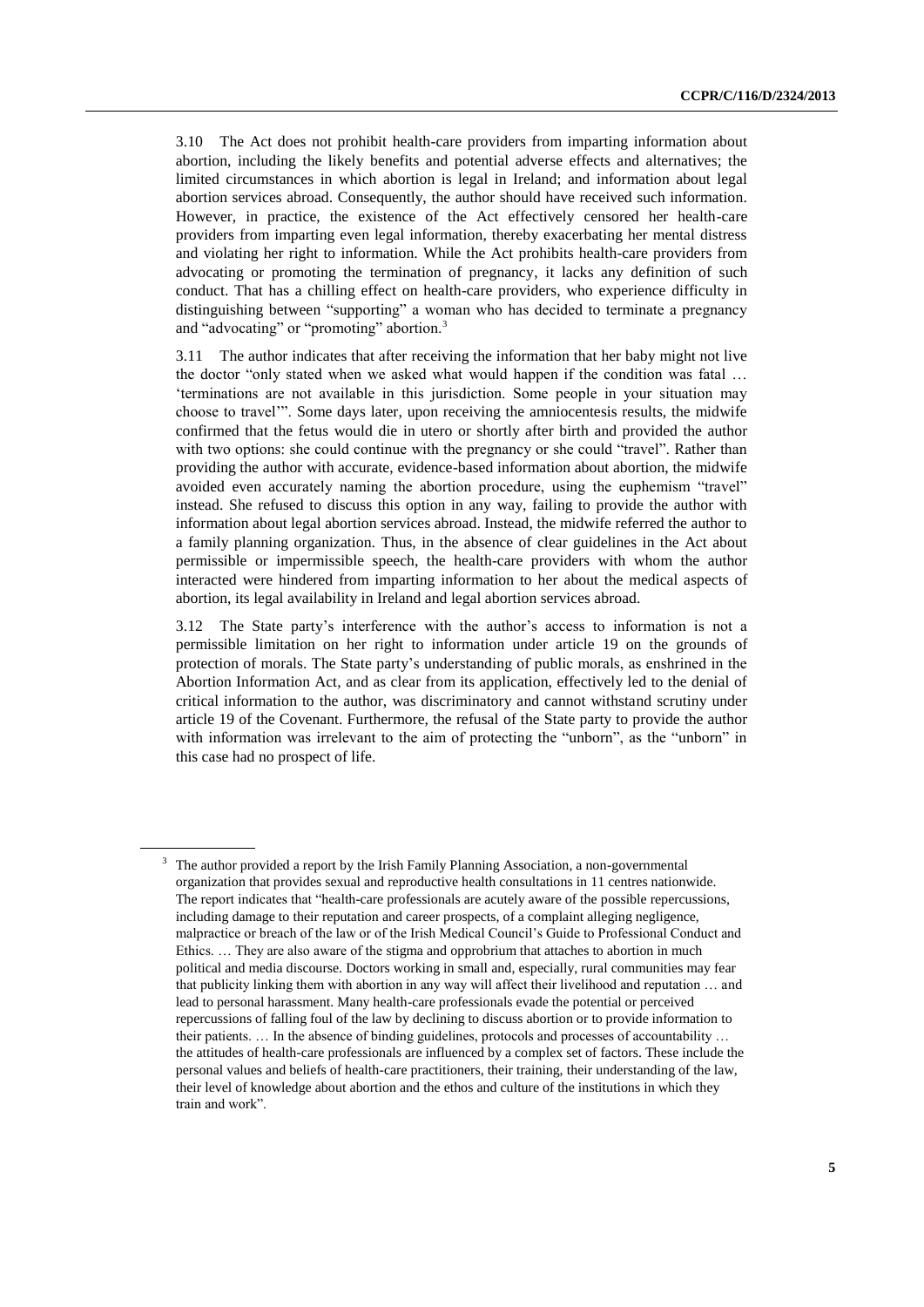3.13 The restrictions on the author's right to information were disproportionate because of their detrimental impact on her health and well-being. They caused her to feel extremely vulnerable, stigmatized and abandoned by the Irish health system at a time when she most needed support.

3.14 Moreover, the prohibition in the Abortion Information Act on publicly imparting information about abortion unless specifically requested was a disproportionate restriction on the author's right to access sexual and reproductive health information. She did not ask for written information about legal termination services abroad, because she did not know what to ask. For instance, she did not know that the 24-week limit on legal abortion in the United Kingdom does not apply to pregnancies with fatal anomalies and feared that she would be denied care even if she ventured abroad and would be forced to continue the pregnancy, continuously tormented by the question of whether the fetus had died inside her. She failed to receive key information about the types of termination and the most appropriate service for her, given her advanced gestation. This process would not be acceptable or deemed to be good practice in other health systems.

#### *Claims under articles 2 (1), 3 and 26 of the Covenant*

3.15 Laws criminalizing abortion violate the rights to non-discrimination and equal enjoyment of other rights on the grounds of sex and gender. The rights to equality and nondiscrimination compel States to ensure that health services accommodate the fundamental biological differences between men and women in reproduction. Such laws are discriminatory also because they deny women the moral agency that is closely related to their reproductive autonomy. There are no similar restrictions on health services that are needed only by men.

3.16 Criminalization of abortion on the grounds of fatal fetal impairment disproportionately affected the author, because she was a woman who needed that medical procedure in order to preserve her dignity, physical and psychological integrity and autonomy, in breach of articles 2 (1), 3 and 26 of the Covenant. The Irish abortion ban traumatizes and "punishes" women who need to terminate non-viable pregnancies. Male patients in Ireland are not subjected to such ordeals as the author when seeking necessary medical care.

3.17 The author felt judged by her providers. Her general practitioner told her that even if she continued the pregnancy, her child "might not suffer," thus showing disrespect for her decision and autonomy and relegating her health needs to the provider's own personal beliefs about the paramount importance of fetal suffering. There are no situations in which men in Ireland are similarly expected to put their health needs and moral agency aside in relation to their reproductive functions.

3.18 The author's rights to equality and non-discrimination in the enjoyment of her rights under articles 7, 17 and 19 of the Covenant and her rights to be protected against discrimination under article 26 have been violated by the State party's failure to provide her with information. Her right to access sexual and reproductive health information was violated because she was a woman in need of terminating her pregnancy. Male patients in Ireland are not similarly denied critical health information and are not pushed out and abandoned by the health-care system when requiring such information.

3.19 The State party's criminalization of abortion reduced the author to her reproductive capacity by prioritizing the protection of the "unborn" over her health needs and her decision to terminate her pregnancy. She was subjected to a gender-based stereotype that women should continue their pregnancies regardless of the circumstances, their needs and wishes, because their primary role is to be mothers and caregivers. Stereotyping her as a reproductive instrument subjected her to discrimination, infringing her right to gender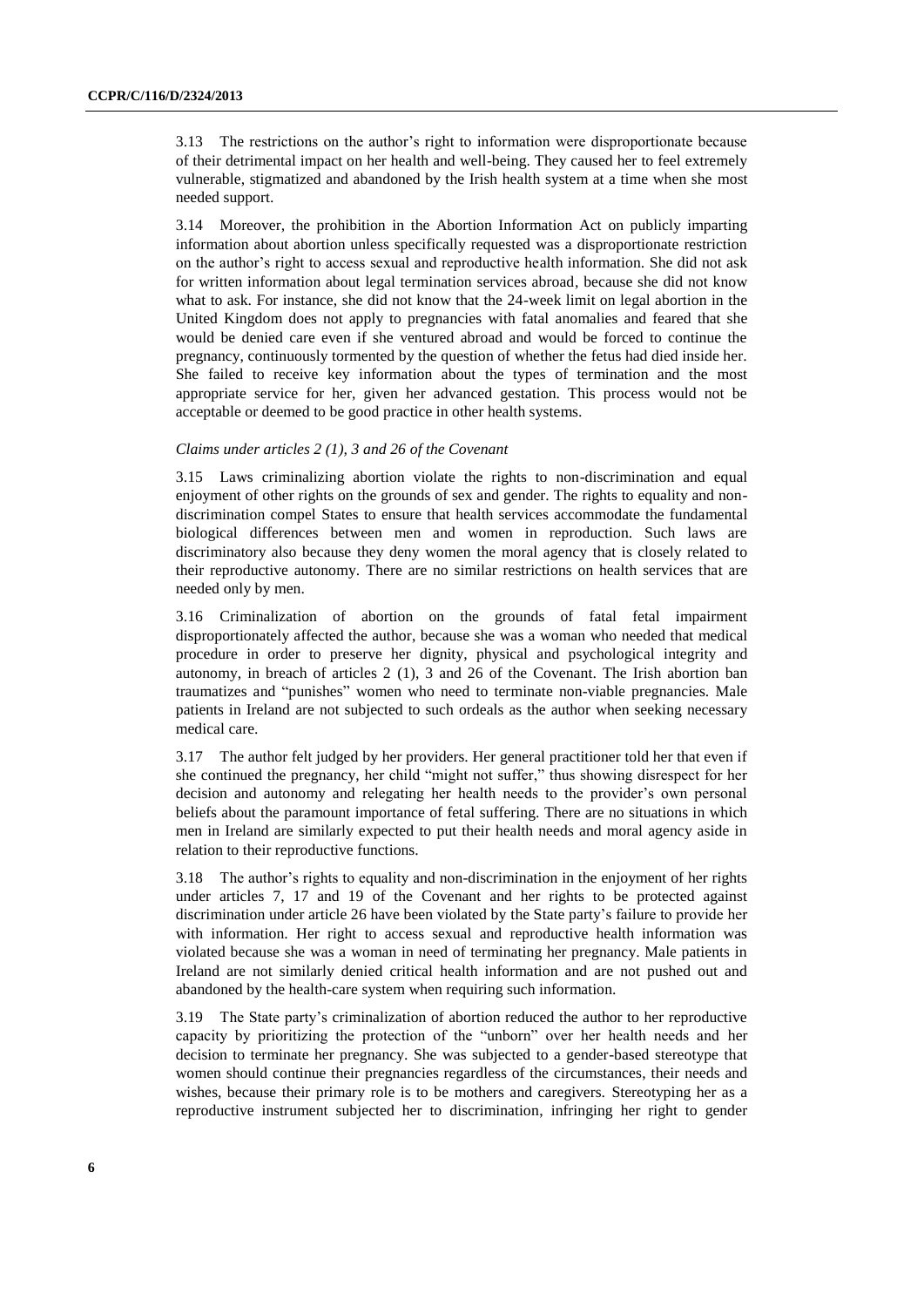equality. Under the Irish health-care system, women who terminate non-viable pregnancies are considered not to deserve or need counselling, whereas women whose fetuses die naturally do. This treatment illustrates that there is a stereotypical idea of what a woman should do when her pregnancy is non-viable, namely to let nature run its course regardless of the suffering involved for her.

3.20 The violations to which the author was subjected should be understood in the light of the structural and pervasive discrimination that characterizes the Irish abortion law and practice. The abortion regime discriminates against both the author as an individual woman and against women as a group. It fails to account for women's different reproductive health needs, thus reinforcing their vulnerability and inferior social status. In conclusion, the author's rights to non-discrimination and to enjoy equally her rights to be free from cruel, inhuman and degrading treatment, to privacy, and to access information, guaranteed under articles 2 (1) and 3 in conjunction with articles 7, 17 and 19 of the Covenant were violated, as was her right to equal protection under article 26.

#### *Exhaustion of domestic remedies*

3.21 The author would not have had any reasonable prospect of success had she petitioned an Irish court for a termination of her pregnancy. While Ireland has a functioning and independent judiciary and domestic remedies would have been available to her, they would have been neither effective nor adequate.

3.22 At the time of the facts and until 2013, section 58 of the Offences Against the Person Act (1861 Act) criminalized abortion for both women and abortion providers, even in cases where it was necessary to save the woman's life. It subjected to life imprisonment any woman who tried to terminate her pregnancy and any doctor who tried to help her. Furthermore, article 40.3.3 of the Constitution, introduced in 1983, reads: "The State acknowledges the right to life of the unborn and, with due regard to the equal right to life of the mother, guarantees in its laws to respect, and, as far as practicable, by its laws to defend and vindicate that right". Section 22 of the Protection of Life during Pregnancy Act 2013, provides that " $(1)$  It shall be an offence to intentionally destroy unborn human life;  $(2)$  A person who is guilty of an offence under this section shall be liable on indictment to a fine or imprisonment for a term not exceeding 14 years, or both".

3.23 In *Attorney General v. X and others*, decided in 1992, the Supreme Court held that article 40.3.3 permits abortion only when "it is established as a matter of probability that there is a real and substantial risk to the life, as distinct from the health, of the mother, which can only be avoided by the termination of her pregnancy". In 2009, the Supreme Court further clarified the meaning of the constitutional protection of the "unborn". In *Roche v. Roche*, the Court established that once an embryo has been implanted in a woman's womb its relevant attachment with the pregnant woman has been created and it enters a state of "unborn". That decision suggests that the constitutional protection of the "unborn" would extend to a fetus with a fatal anomaly as long as it was alive through being attached to the pregnant woman and having the potential to be born. That was the case for the author, who had received an implanted embryo, which had thus entered the state of "unborn" that is explicitly protected by article 40.3.3.

3.24 As long as the author's fetus was alive she did not have a reasonable prospect of convincing the High Court, only a year after the decision in *Roche v. Roche*, that it was not protected under article 40.3.3, as it clearly had "the potential to be born, the capacity to be born" and its life was attached to hers. The *Roche v. Roche* decision also confirmed that article 40.3.3 was concerned with the balance between the lives of the pregnant woman and the fetus and not with the health or well-being of the woman. Furthermore, during the debate on the Protection of Life During Pregnancy Act (2013), the legislature opposed the inclusion of fatal fetal impairment as a legal ground for abortion.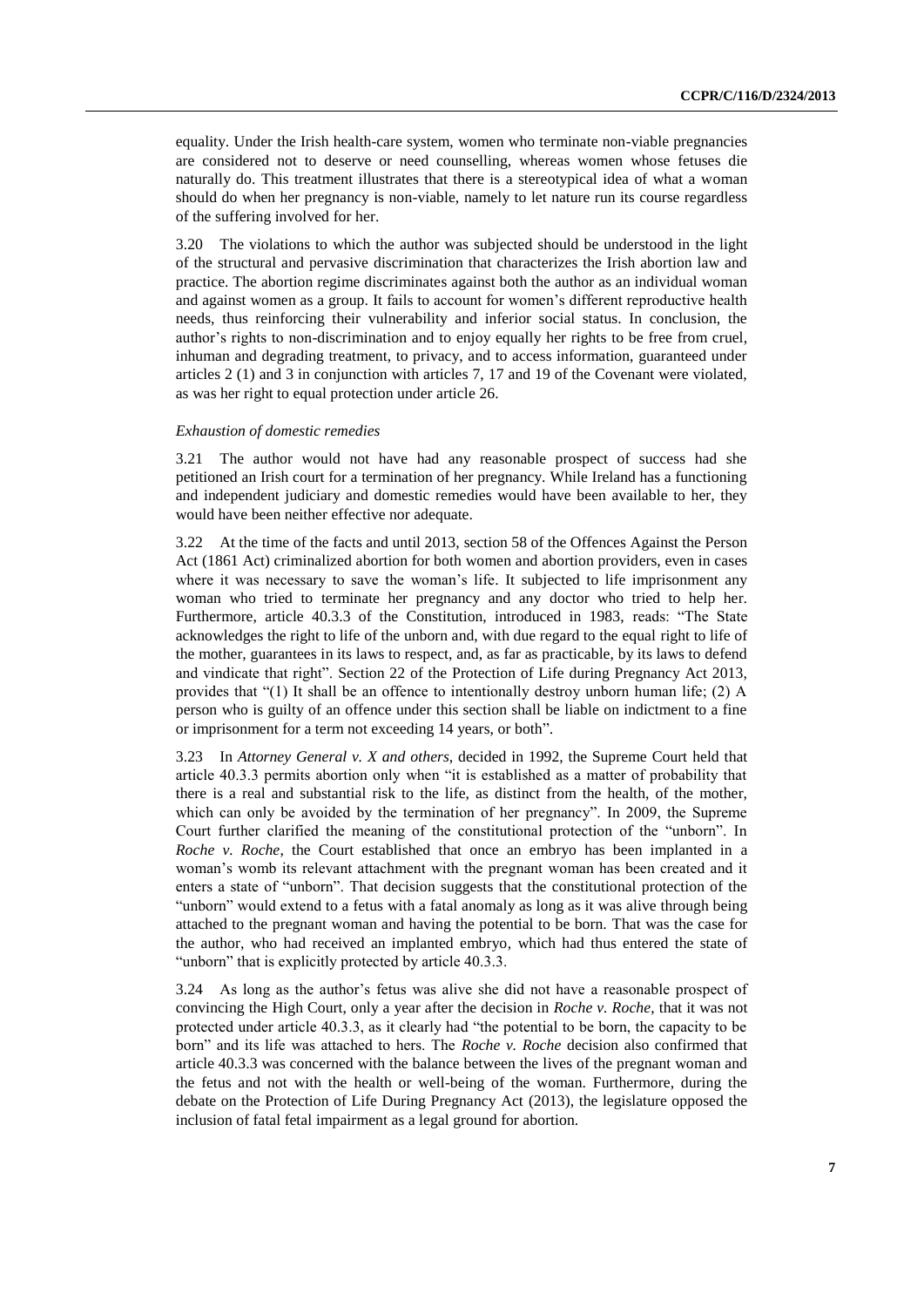3.25 Even in the improbable event that the Court would have found that the author's fetus did not constitute "unborn life", the Court would have been highly unlikely to conclude that the author thereby had a constitutional right to a termination of pregnancy. She would have had to invoke other constitutional provisions to claim such a right, most notably article 40.3, which protects unenumerated personal rights. However, such rights may also apply to, and be invoked on behalf of, the fetus. Furthermore, the author was 21 weeks pregnant when she learned that the fetus had a fatal condition. Even if the courts had prioritized her case, it is unlikely that they would have been able to render a decision as swiftly as required in the circumstances.

3.26 Regarding her right to information, the Supreme Court has affirmed that the regulation of the Abortion Information Act is constitutional and has thereby made it immune to future constitutional challenges. It follows that the author could not have had any reasonable prospect of challenging this Act.

3.27 A petition addressed to a court for a termination of her pregnancy would have been ineffective and inadequate. In the extremely unlikely event that a court found that she had a legal right to access abortion in Ireland, the author would have been unable to terminate her pregnancy there. In order to have an abortion, the author would have had to obtain a mandamus order to compel the State to perform a legal duty of a public nature, which must be explicit and unambiguous. Furthermore, the courts would have been extremely reluctant to order the Executive to provide the author with a termination of pregnancy, as this would be incompatible with the separation of powers doctrine. The available remedies would also have been inadequate, in that they would have compounded the author's mental suffering by forcing her to undergo public litigation, which would have exposed her to public hostility.

3.28 Finally, the author could have challenged the abortion ban by making an application under the European Convention on Human Rights Act. However, under the Act the author could only have sought a declaration of incompatibility and for an associated ex gratia award of damages. She would not have been able to seek a mandamus order ensuring her access to a termination, let alone in a timely manner.

3.29 No effective and adequate domestic remedies were available after the author terminated her pregnancy abroad. She would have had two hypothetical options for challenging the Irish abortion ban. First, she could have petitioned an Irish court to engage in an abstract review of the constitutionality of the ban. The court would most likely have declined to adjudicate her claim on the basis that it was moot, since she no longer needed an abortion. Secondly, she could have complained under the Human Rights Act that the abortion violated her rights. As indicated above, the review could at most have resulted in a declaration of incompatibility and an ex gratia award of compensation, and would not be an effective or adequate remedy.

#### **State party's observations on admissibility and the merits**

4.1 The State party submitted observations on 10 July 2014 and 21 July 2015. It indicated that it does not take issue with the admissibility of the author's complaint.

4.2 The State party asserts that article 40.3.3 of the Constitution represents the profound moral choice of the Irish people. Yet, at the same time, the Irish people have acknowledged the entitlement of citizens to travel to other jurisdictions for the purposes of obtaining terminations of pregnancy. The legislative framework guarantees the citizens' entitlement to information in relation to abortion services provided abroad. Thus, the constitutional and legislative framework reflects the nuanced and proportionate approach to the considered views of the Irish electorate on the profound moral question of the extent to which the right to life of the fetus should be protected and balanced against the rights of the woman.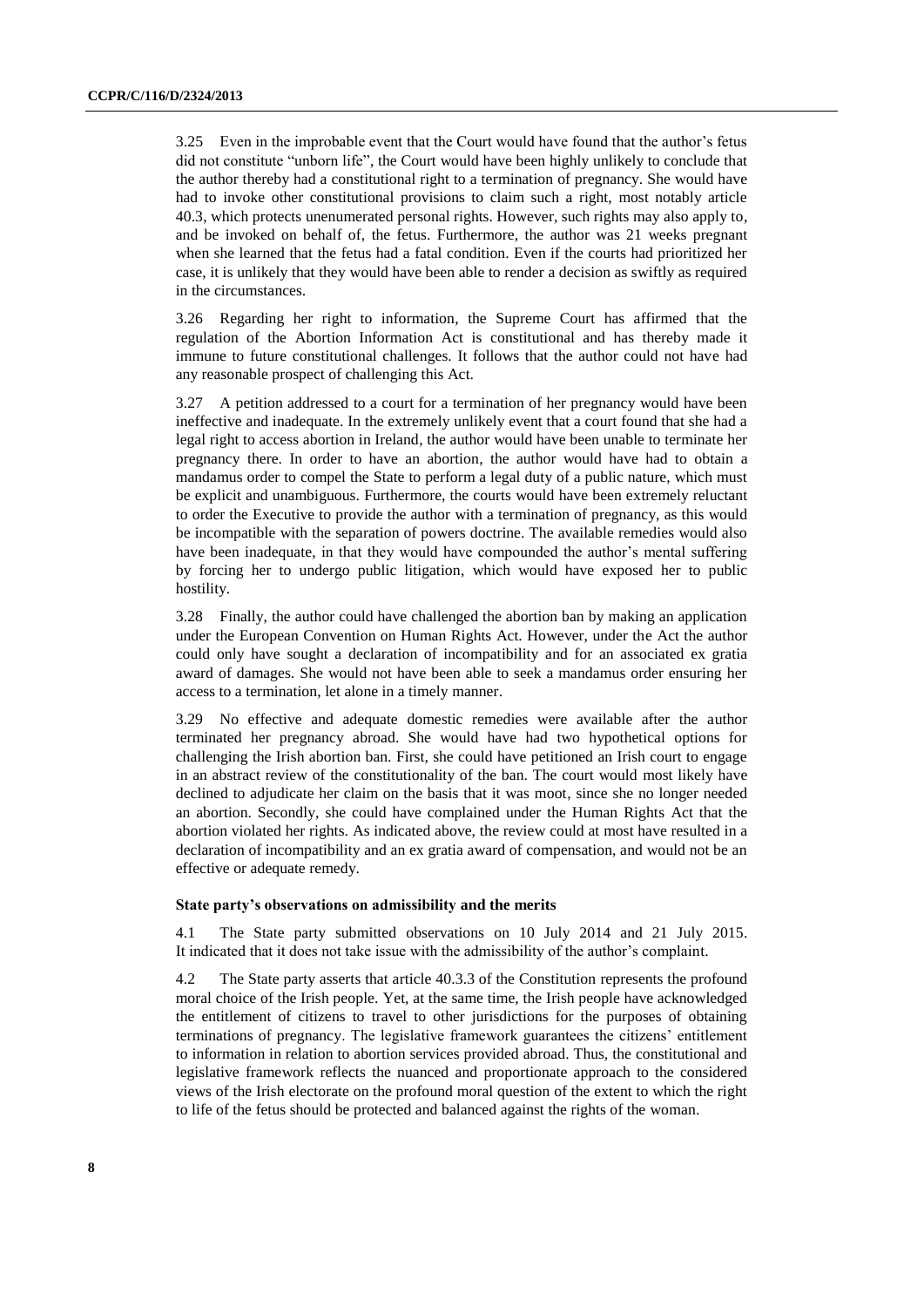4.3 The State party provided a detailed overview of the Irish legislative and regulatory framework in relation to abortion and termination of pregnancy. It also referred to the judgment of the European Court of Human Rights in the case *A, B and C v. Ireland*. 4 Having regard to the fact that Irish law permitted travel abroad for the purposes of abortion, and appropriate access to information and health care was provided, the European Court did not consider that the prohibition on abortion for reasons of health and/or well-being exceeded the margin of appreciation accorded to Member States. The Court struck a fair balance between the privacy rights of A and B and the rights invoked on behalf of the fetus, which were based upon the profound moral views of the Irish people about the nature of life. The Court found that there had been a violation of the applicant's right to private and family life contrary to article 8 of the European Convention in the case of applicant C, in that there had been no accessible and effective procedure to enable her to establish whether she qualified for a lawful termination of pregnancy.

4.4 Following that judgment the Protection of Life During Pregnancy Act 2013 was adopted. The Act deals with situations, inter alia, where termination of the life of the fetus is permitted in cases of a threat to the life of the woman owing to physical illness and in emergencies, as well as in situations where there is a real and substantial risk of loss of the woman's life by way of suicide. It reaffirms an individual's right to travel to another State and the right to obtain and make available information relating to services lawfully available in another State. It makes it an offence to destroy unborn human life intentionally, which can attract a fine or imprisonment for a term not exceeding 14 years.

4.5 The Irish regime may reflect concerns of which account is taken by article 6 of the Covenant. That provision has the potential to afford the fetus a right to life, which is deserving of protection. It cannot be definitively concluded that no measure of protection in relation to the right to life is afforded to the fetus, as otherwise article 6 (5) would lack sufficiency of meaning, reason and substance. Contrary to the author's opinion, at the current time no conclusion regarding the application of the Covenant to prenatal rights exists in circumstances where relevant and material facts and context have yet to present themselves for consideration by the Committee.

#### *Claims under article 7*

4.6 The author was not subjected to cruel, inhuman or degrading treatment. In *K.L. v. Peru*, the specific actions of State agents were the direct causal action found to be arbitrary interference with the rights of the author, which denied her access to a lawfully available therapeutic abortion. $5$  In the present case, the author was not denied access to lawful abortion. She could not avail herself of such a procedure and that was communicated to her clearly and properly by the relevant State agents. She was then appropriately referred to the family planning facility to exercise her existing legal options. Accordingly, and contrary to what occurred in the case of *K.L. v. Peru*, there were no actions on the part of State agents that were or could be described as having been based on the personal prejudices of officials in the health system.<sup>6</sup> Thus, it cannot be stated that there was any arbitrary interference with any right of the author and which led to or resulted in cruel, inhuman and degrading treatment.

<sup>4</sup> Application No. 25579/05, 16 December 2010.

<sup>5</sup> See communication No. 1153/2003, *K.L. v. Peru*, Views adopted on 24 October 2005.

<sup>6</sup> According to the State party, the same argument applies with respect to the Views of the Committee on the Elimination of Discrimination against Women in communication No. 22/2009, *L.C. v. Peru*, adopted on 17 October 2011 and the Human Rights Committee in communication No. 1608/2007, *L.M.R. v. Argentina*, Views adopted on 29 March 2011.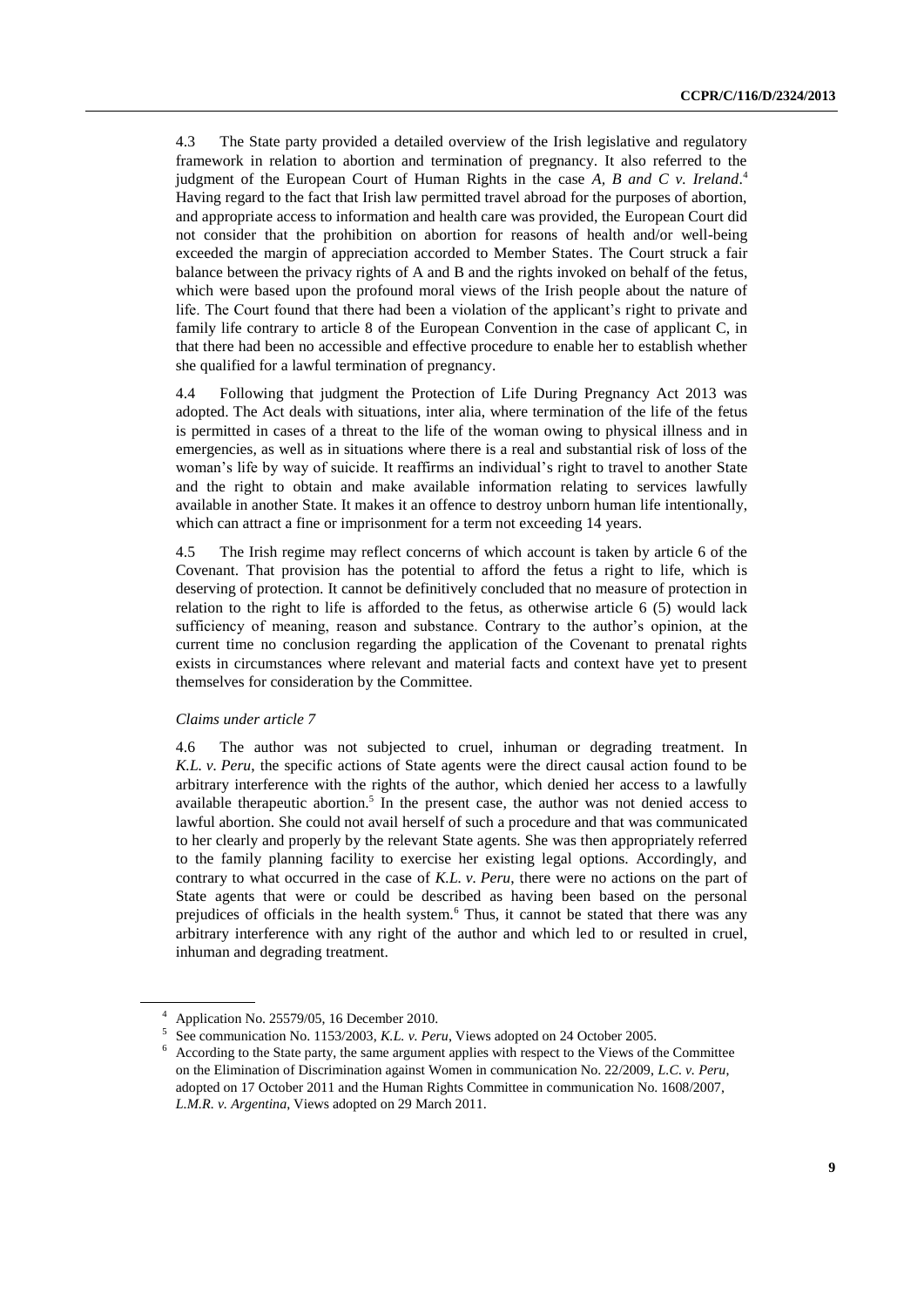4.7 If any finding were made in this case, in the absence of the actual actions of State agents, on the basis of evolved constitutional and legal principles, that would represent a significant difference in kind (as opposed to a difference in degree), in the jurisprudence of the Committee. That would be contrary to paragraph 2 of the Committee's general comment No. 20 (1992) on the prohibition of torture or other cruel, inhuman or degrading treatment or punishment, in which the Committee stipulates that it is the duty of the State party to afford everyone protection through legislative and other measures as may be necessary against the acts prohibited by article 7, whether inflicted by people acting in their official capacity, outside their official capacity or in a private capacity. There was no act of "infliction" by any person or State agent and therefore there was no cruel, inhuman or degrading treatment.

4.8 The State party states that it has not engaged in cruel, inhuman or degrading treatment on the basis that:

(a) The communication is actually and factually distinct from the cases relied on by the author;

(b) In circumstances in which the author's life was not in danger, the procedure for obtaining a lawful abortion in Ireland was clear. The decision was made by a patient in consultation with her doctor. If the patient did not agree, she was free to seek another medical opinion and, in the last resort, she could make an emergency application to the High Court. There is no factual evidence that State agents were responsible for any arbitrary interference with the decision-making process, or that they were responsible for any act of "infliction";

(c) The grounds for lawful abortion were well known and applied by virtue of article 40.3.3 of the Constitution, the grounds as elucidated by the Supreme Court in the case of *Attorney General v. X and others*, the Medical Council guidelines and the crisis pregnancy guidelines;

(d) While the author states that she was aware that abortion was not allowed, but had no idea that a termination on medical grounds would fall into the same category, that was her subjective understanding of the law;

(e) The hospital and its staff were clear in their view that a termination was not possible in Ireland and therefore no arbitrary decision-making processes or acts of infliction can be suggested which caused or contributed to cruel, inhuman or degrading treatment;

(f) The State party's position and stance in relation to its law sought to achieve a reasonable, careful and difficult balance of competing rights as between the fetus and the woman;

(g) The State party sought that balance in accordance with article 25 of the Covenant.

#### *Claims under article 17*

4.9 The author's privacy rights under article 17 of the Covenant were not violated. If there was any interference with her privacy it was neither arbitrary nor unlawful. Rather, it was proportionate to the legitimate aims of the Covenant, taking into account a careful balance between the right to life of the fetus with due regard to that of the woman. The advice given to the author by the hospital was properly and lawfully given. The State party is permitted to create laws, in accordance with and in the spirit of article 25 of the Covenant, which allow for a balancing of competing rights.

4.10 In the case of *A, B and C v. Ireland*, the European Court of Human Rights found the following: "having regard to the right to lawfully travel abroad for an abortion with access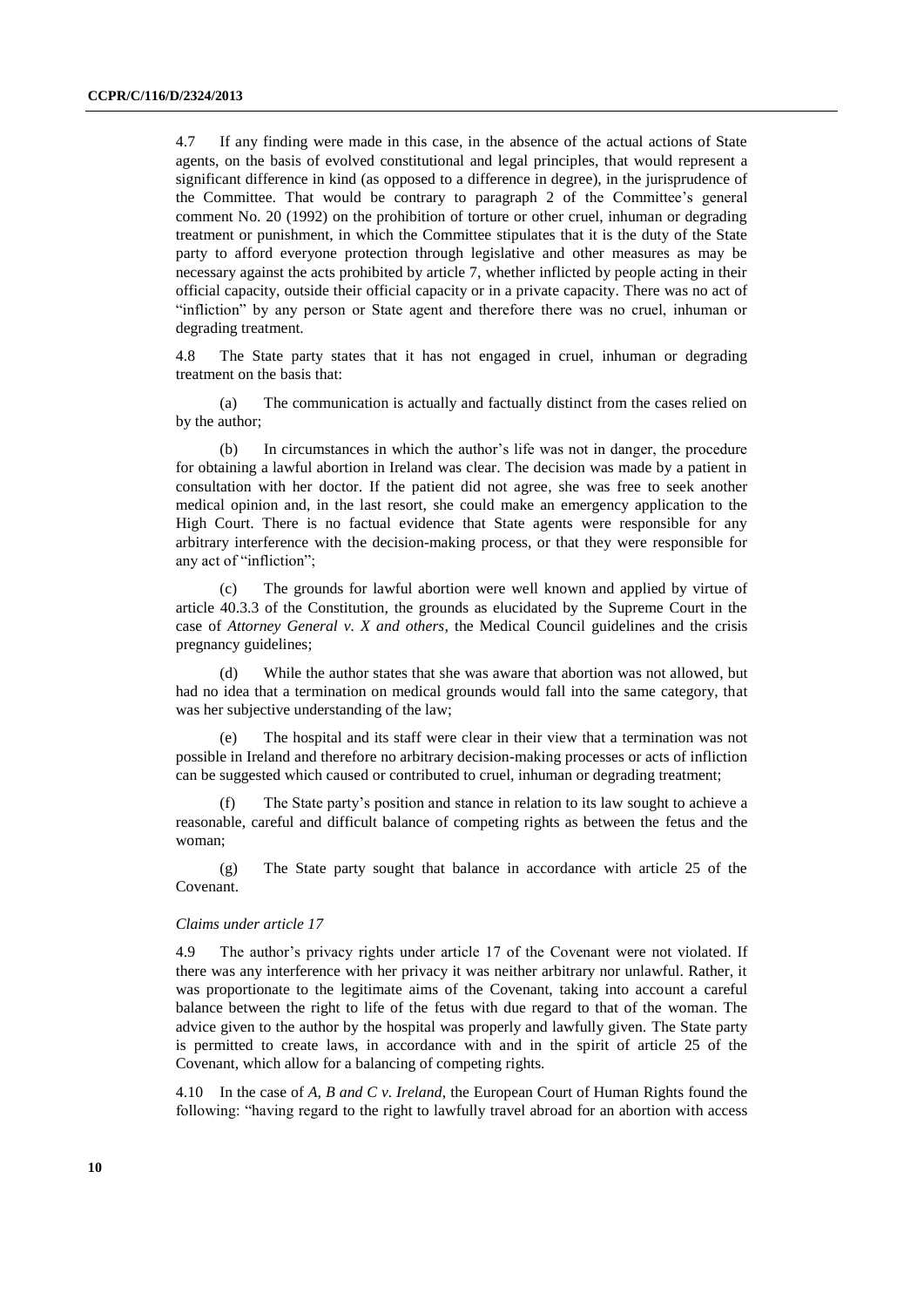to appropriate information and medical care in Ireland, the Court does not consider that the prohibition in Ireland of abortion for health and well-being reasons, based as it is on the profound moral views of the Irish people as to the nature of life … and as to the consequent protection to be accorded to the right to life of the unborn, exceeds the margin of appreciation accorded in that respect to the Irish State. In such circumstances, the Court finds that the impugned prohibition in Ireland struck a fair balance between the right of the first and second applicants to respect for their private lives and the rights invoked on behalf of the unborn." The balance to be achieved has been considered by the Irish electorate on numerous occasions.

4.11 In *K.L. v. Peru* and *L.M.R. v. Argentina*, where the Committee found violations of article 17, legislation existed which allowed for the therapeutic termination of a pregnancy. The authors were initially told that they qualified for a termination, but that was then arbitrarily interfered with and not protected by the States in question. In the present case, no such conflict arose, as the hospital gave its clear opinion that a termination of pregnancy would not be available in Ireland. Therefore, the arbitrary interference which occurred in those cases did not occur in the present communication.

#### *Claims under article 19*

4.12 Sufficient information has not been produced to substantiate the claims. Certain unsubstantiated allegations are made by the author, for example in relation to the midwife. By claiming that the midwife "refused to discuss" options she suggests an intention on the part of the midwife, without any further information being put before the Committee. In referring the author to the appropriate organization from which she could obtain the information she required, the midwife was not engaged in censorship, Nor was there a violation of article 19 in circumstances where the referral allowed the author to receive all information permissible, in fulfilment of article 19 (2). Therefore, in circumstances where the hospital gave advice to the author to see a counsellor, which referral led to a discussion of all the available options, there was no violation of article 19. Further, the crisis pregnancy programme of the Health Service Executive provides a rich resource of information available to the public at large in relation to crisis pregnancy and abortion. This resource is free of charge and was available to the author.

#### *Claims under articles 2 (1), 3 and 26*

4.13 The State party contends that there has been no discrimination, but that if there has, it should be regarded as a reasonable and objective differentiation to achieve a purpose which is legitimate under the Covenant. There can be no "invidious discrimination" in relation to a pregnant woman, as her physical capacity or circumstances in a state of pregnancy are inherently different to that of a man. That differentiation is a matter of fact and can only be accepted as axiomatic.

4.14 There is no basis for considering that the legal framework complained of, article 40.3.3 of the Constitution and the relevant provisions of the 1861 Offences against the Person Act, discriminate against women on grounds of sex. The framework is gender neutral. If a man procures or carries out an abortion in circumstances not contemplated by the Constitution, he may be guilty of an offence. Even if the legal framework did discriminate on grounds of gender, any such discrimination would be in pursuit of the legitimate aim of protecting the fetus and be proportionate to that aim. The measures at issue are not disproportionate, as they strike a fair balance between the rights and freedoms of the individual and the general interest. Again in this area, in accordance with the judgment of the European Court of Human Rights, the State party enjoys a margin of appreciation. Therefore, the differentiation is reasonable and objective and achieves a legitimate end.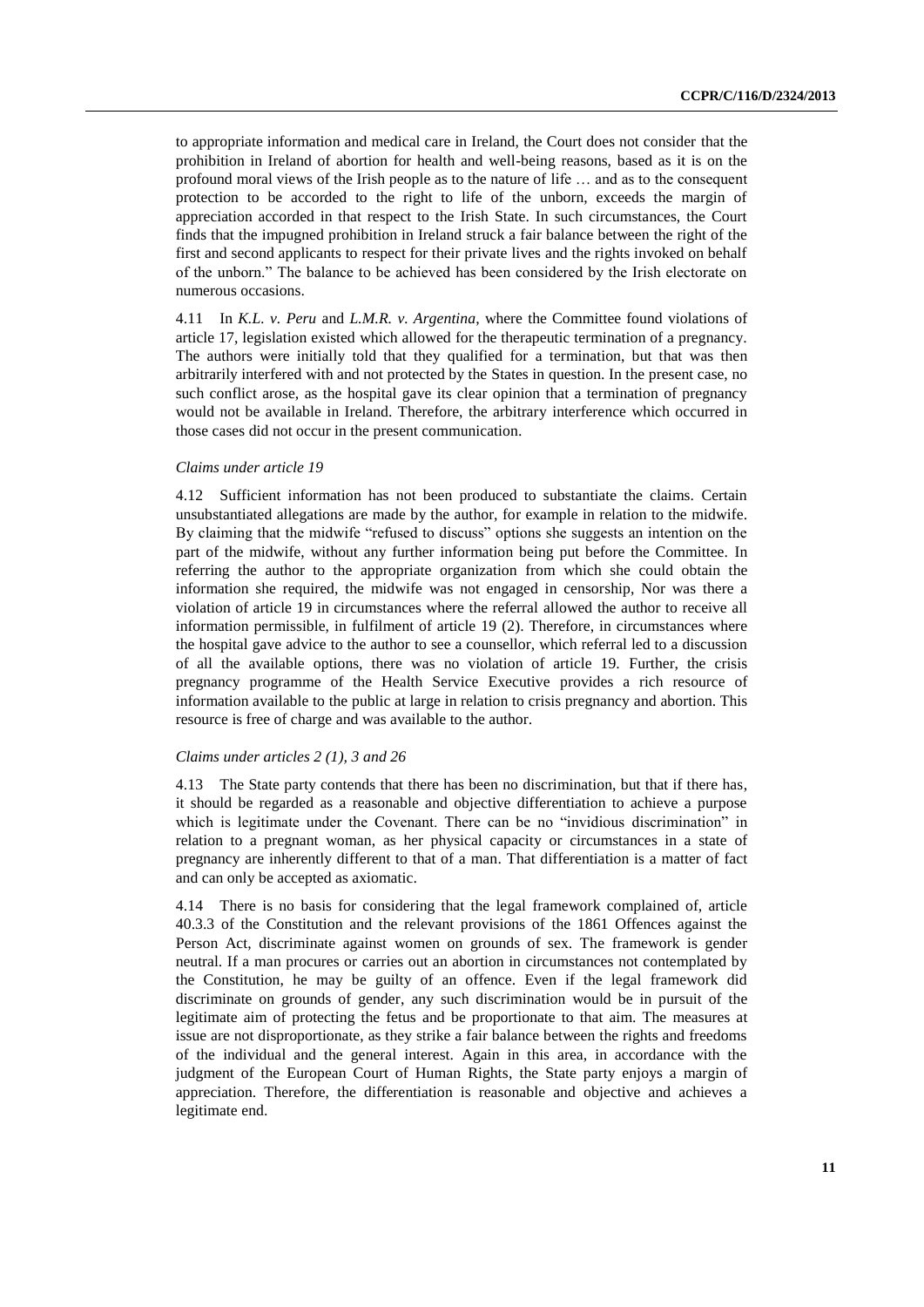4.15 The State party disputes the claim that its laws stereotyped the author as a reproductive instrument, subjecting her to gender discrimination. Rather, the inherent differentiation between a man and a pregnant woman requires the careful balancing of rights of the fetus, which is capable of being born alive, and the rights of the woman.

#### **Author's comments on the State party's observations**

5.1 The author submitted comments on the State party's observations on 12 December 2014. She contests the State party's portrayal of the Irish people's view on abortion and their "choice" as to when it should be available in Ireland. For many years, opinion polls have indicated that a significant majority of the Irish people support legalizing access to abortion in cases of non-viable pregnancies and fatal fetal impairments. A similarly large majority support legalizing abortion when the pregnancy results from sexual assault or a woman's health is at risk. Moreover, the constitutional referendums do not support the State party's description of the Irish people's profound "moral choice". The Irish electorate has never been provided with an opportunity to vote on a proposal to expand the situations in which access to abortion is legal. At no time have the Irish people been provided with the opportunity to express their view that abortion should be made available to women in circumstances other than when there is a risk to a woman's life. In fact, two proposals put to the electorate in 1992 and 2002, which would have further restricted access to abortion by making abortion illegal where a woman is at risk of suicide, were rejected. Furthermore, in the three constitutional referendums on the matter of abortion, less than 35 per cent of the eligible electorate voted in favour of restrictions.

5.2 The Protection of Life During Pregnancy Act 2013 has no bearing on the author's complaint, as it applies only to the regulation of procedures to be followed when an abortion is sought by a woman in a situation where there is a real and substantial risk to her life.

#### *Claims under article 7*

5.3 As a result of the absolute nature of the right enshrined in article 7, a State party may not seek to justify its conduct with reference to a need to balance the rights protected under it with the "rights of others". Furthermore, requiring arbitrary action by State agents as a constituent element of ill-treatment has no basis in the wording of article 7. Whether the State party's conduct caused ill-treatment through arbitrary action or not is irrelevant to the protection afforded by article 7. When a claim is made that article 7 has been violated, the matter for enquiry is whether the harm suffered amounted to ill-treatment and whether the conduct from which the harm resulted was attributable to the State. Whether or not the conduct was arbitrary is immaterial.

5.4 By extension of its assertions regarding "arbitrary action", the State party implies that the domestic illegality of the abortion sought by the author is determinative and reason in and of itself for the dismissal of her claims under article 7. It suggests that because the abortion sought was illegal under domestic law, the State party's denial of the medical procedure could not be considered to amount to ill-treatment. That reasoning undermines the principle that domestic law may never be invoked to justify a failure to discharge obligations under the Covenant and contradicts the absolute nature of the protection afforded by article 7. To accept it would be to tacitly accept the assertion that by criminalizing or legally prohibiting certain medical procedures, a State may avoid responsibility under article 7, even where withholding such procedures causes individuals severe pain and suffering. When the author was denied an abortion, her suffering was made no more tolerable to her for the knowledge that the denial conformed with domestic law. In fact, the criminalization of abortion increased, rather than diminished, her suffering.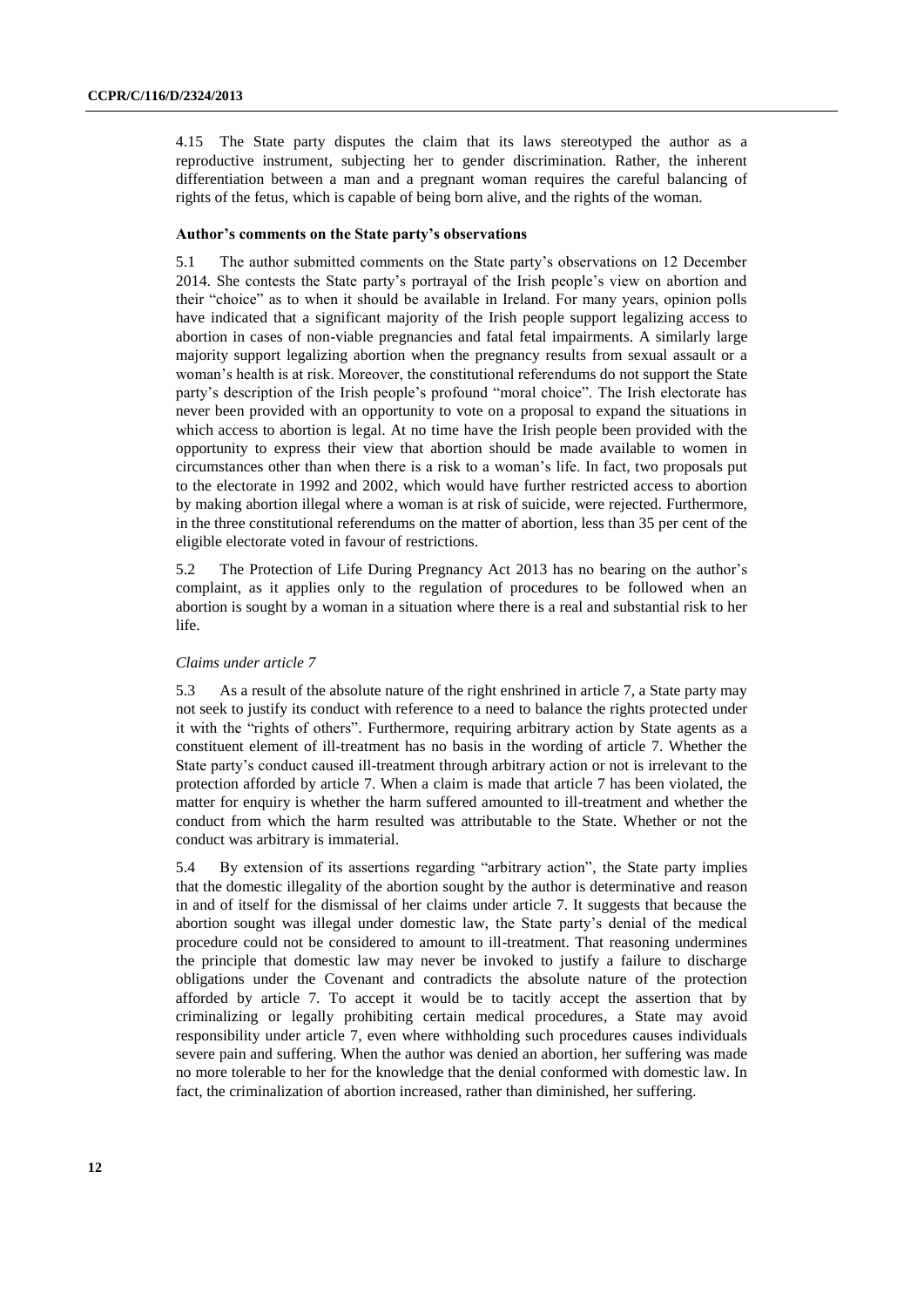5.5 The author rejects the State party's categorization of the facts as excluding State conduct that could contravene the prohibition of ill-treatment. Her medical team, who were public employees, failed to provide her with the abortion she sought. She was denied an abortion by agents of the State, acting in accordance with State laws and policies. That caused the author severe mental anguish. Her pain and suffering reached the threshold required by article 7.

#### *Claims under article 17*

5.6 The State party's denial of access to abortion constitutes an arbitrary interference in the author's exercise of her right to privacy for the following reasons:

The interference discriminated against her because she was woman, thereby contravening the prohibition of discrimination on the basis of sex enshrined in articles 2 and 3 of the Covenant;

(b) The interference was not necessary or proportionate to a legitimate aim. The State party has not presented arguments specific to the author's circumstances that would demonstrate the necessity and proportionality of its conduct towards her.

The State party failed to demonstrate that its interference with her right to privacy was necessary for achieving the legitimate aim invoked. As indicated above, the State party's characterization of the "profound moral choices" of the Irish people is misrepresentative of the views of a majority of the Irish people;

(d) The State party has failed to demonstrate that its interference in the author's right to privacy was appropriate or effective in achieving its aim. A criminal legal regime, which prohibits women in all circumstances from obtaining an abortion in the jurisdiction, except where there is a real and substantial risk to their lives, and threatens them with significant prison terms in the name of protecting alleged moral choices concerning "the right to life of the unborn", yet simultaneously includes an explicit provision providing for a right to travel out of the State to obtain an abortion is not a means to an end. Rather, it is a contradiction in terms and calls into question the genuine nature of the State party's claims;

(e) The State party has failed to demonstrate that the interference was proportionate. The trauma and stigma the author endured as a result of the attack on her physical and psychological integrity, dignity and autonomy combined to give rise to serious mental pain and suffering. In that context, the State party's laws cannot be described as proportionate or as achieving a careful "balance of competing rights as between the unborn child and its mother". Instead, the State party prioritized its interest in protecting "the unborn" and offered no protection to the author's right to privacy. In fact, the author could have faced a severe criminal sentence had she obtained an abortion in Ireland.

5.7 The margin of appreciation doctrine invoked by the State party applies exclusively to the jurisprudence of the European Court of Human Rights and has not been accepted by any other international or regional human rights mechanisms. Furthermore, the Court has never considered the application of the margin of appreciation doctrine to a set of facts similar to those experienced by the author.

#### *Claims under article 19*

5.8 The Abortion Information Act can be described as a system of strict State control governing the manner in which information must be given. Doctors are barred from referring their patients to an abortion provider abroad and failure to comply with the requirements of the Act is an offence and subject to a fine. As a result, the right to information is not treated as a positive right, the realization of which is in the public good and requires action by the State to remove barriers to its exercise. The punitive framework in operation in the State party, resulting from the broad criminalization of abortion and the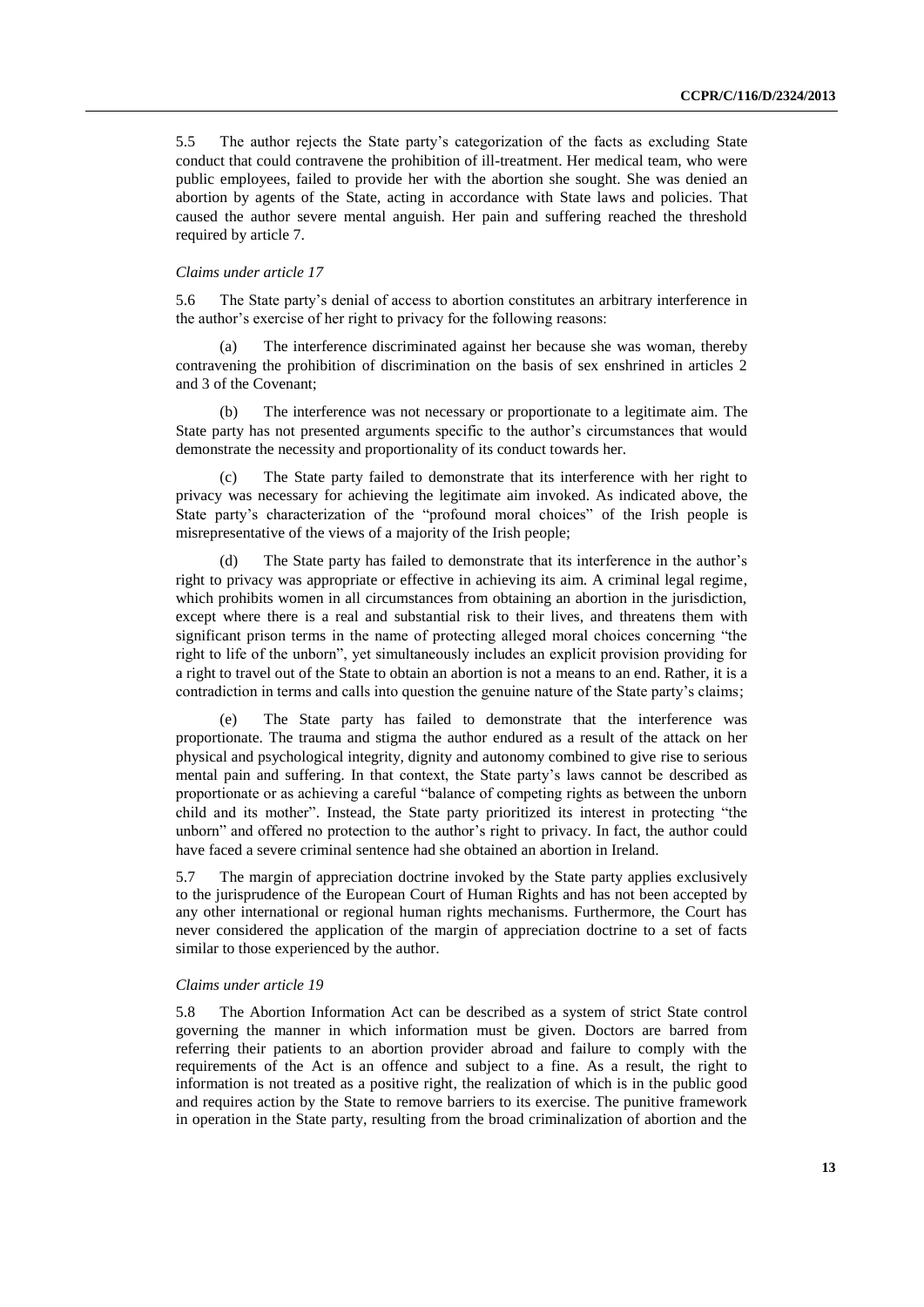related lack of clarity as to what is permissible under the Act deterred both the author's doctor and midwife from providing the information she sought.

5.9 The author rebuts the assertion that through directing her to the Irish Family Planning Association, the State party discharged its obligations under article 19. The euphemistic advice given by State employees to contact the Association represented a breach in the continuum of doctor-patient care that was not based on her health needs, but was the result of prevailing stigma and fears or uncertainty as to the consequences of providing the information directly.

5.10 As to the crisis pregnancy programme, according to its own website it does not provide counselling or medical services directly to the public. Instead, it funds other organizations to provide counselling or medical services that are in line with its objectives. The programme is mandated to work towards a "reduction in the number of women with crisis pregnancies who opt for abortion by offering services and support which make other options more attractive".

5.11 The restriction on the author's right to information did not comply with article 19 (3) of the Covenant. The State party has not justified the restrictions. The restrictions were not prescribed by law, since the Abortion Information Act does not meet the Covenant requirement that a restriction of article 19 must be "formulated with sufficient precision to enable an individual to regulate his or her conduct accordingly".<sup>7</sup> Furthermore, the restriction was neither necessary nor proportional to a legitimate aim. There was no purpose other than to impair the author's enjoyment of her right to information related to abortion services abroad and was disproportionate in the light of the detrimental impact on her dignity and well-being.

#### *Claims under articles 2, 3 and 26*

5.12 Article 40.3.3 of the Constitution does not "balance" the right to life of men, or their enjoyment of other rights. In this way, the State party's assertion that the provision is gender-neutral cannot be supported. Furthermore, the first part of section 58 of the Offences Against the Person Act applies to women only and is therefore not gender-neutral. The legal framework has a distinct and specific impact on women and the consequences of the legislation on the personal integrity, dignity, physical and mental health and well-being of women are severe.

5.13 State parties to the Covenant cannot invoke women's biological difference to men and their reproductive capacity as a basis for permissibly restricting their rights. Ireland has failed to discharge its burden to disprove a prima facie case of discrimination on sex and justify differential treatment as proportionate to a legitimate aim. It did not explain how the withholding of abortion services from the author in the circumstances of a fatal fetal impairment and the adverse impact that had on her was proportionate to the aim of protecting "the unborn". The aim of "protecting the rights of the unborn" was placed above the author's dignity and well-being. She was treated as inferior and subjected to wrongful gender stereotyping. The prohibition of abortion in cases of fatal fetal impairments and non-viable pregnancies cannot be considered proportionate to the aim of protecting the fetus.

 $7$  See the Committee's general comment No. 34 (2011) on the freedoms of opinion and expression, para. 25.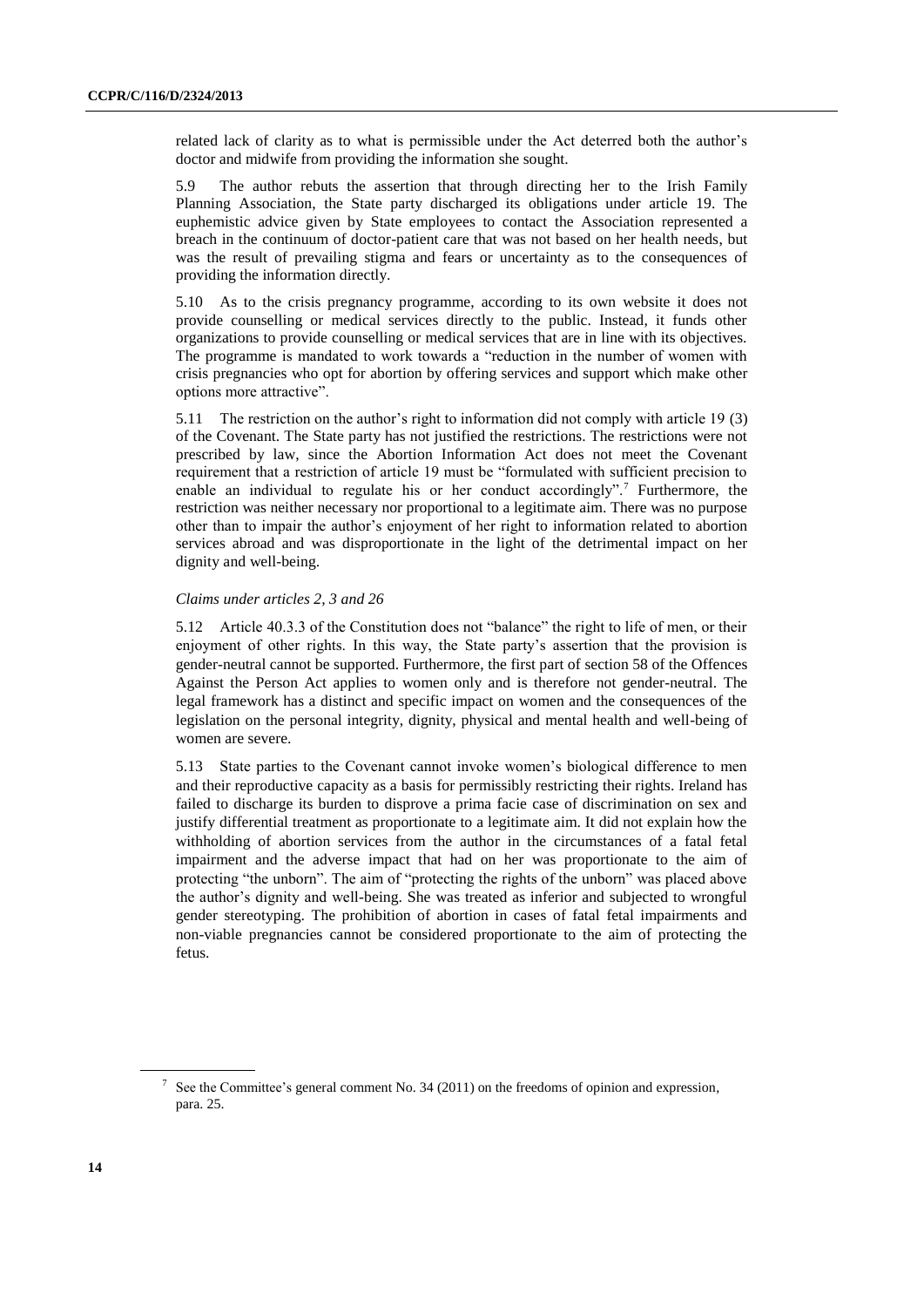#### **Issues and proceedings before the Committee**

#### *Consideration of admissibility*

6.1 Before considering any claim contained in a communication, the Committee must decide, in accordance with rule 93 of its rules of procedure, whether the case is admissible under the Optional Protocol.

6.2 The Committee has ascertained, as required by article 5 2 (a) of the Optional Protocol, that the same matter is not being examined under another international procedure of investigation or settlement.

6.3 The Committee notes that the State party does not dispute the admissibility of the communication. All admissibility criteria having been met, the Committee considers the communication admissible and proceeds to its examination on the merits.

#### *Consideration of the merits*

7.1 The Committee has considered the communication in the light of all the information made available to it by the parties, as provided under article 5 (1) of the Optional Protocol.

7.2 The author in the present communication was informed by public medical professionals, in the twenty-first week of her pregnancy, that the fetus had congenital defects and would die in utero or shortly after birth. As a result of the prohibition of abortion in Irish law, she was confronted with two options: carrying to term, knowing that the fetus would most likely die inside her, or having a voluntary termination of pregnancy in a foreign country. Article 40.3.3 of the Constitution of Ireland stipulates in that respect that "the State acknowledges the right to life of the unborn and, with due regard to the equal right to life of the mother, guarantees in its laws to respect, and, as far as practicable, by its laws to defend and vindicate that right". The State party argues that its constitutional and legislative framework reflects the nuanced and proportionate approach to the considered views of the Irish electorate on the profound moral question of the extent to which the interests of a fetus should be protected and balanced against the rights of the woman.<sup>8</sup> The State party also indicates that article 40.3.3 of the Constitution, as interpreted by the Supreme Court, provides that it is lawful to terminate a pregnancy in Ireland only if it is established as a matter of probability that there is a real and substantial risk to the life of the woman (as distinct from her health), which can only be avoided by a termination of the pregnancy.

7.3 The author claims to have been subjected to cruel, inhuman and degrading treatment as a result of the legal prohibition of abortion, as she was, inter alia, denied the health care and bereavement support she needed in Ireland; compelled to choose between continuing to carry a dying fetus and terminating her pregnancy abroad; and subjected to intense stigma. The State party rejects the author's claim by arguing, inter alia, that the prohibition seeks to achieve a balance of competing rights between the fetus and the woman; that her life was not in danger; and that there were no arbitrary decision-making processes or acts of "infliction" by any person or State agent that caused or contributed to cruel, inhuman or degrading treatment. The State party also states that the legislative framework guarantees citizens' entitlement to information in relation to abortion services provided abroad.

7.4 The Committee considers that the fact that a particular conduct or action is legal under domestic law does not mean that it cannot infringe article 7 of the Covenant. By

At the time of the events at issue, the provisions of the Offences Against the Person Act imposed a criminal penalty of life imprisonment for a woman or a physician who attempted to terminate a pregnancy (see para. 3.22 above).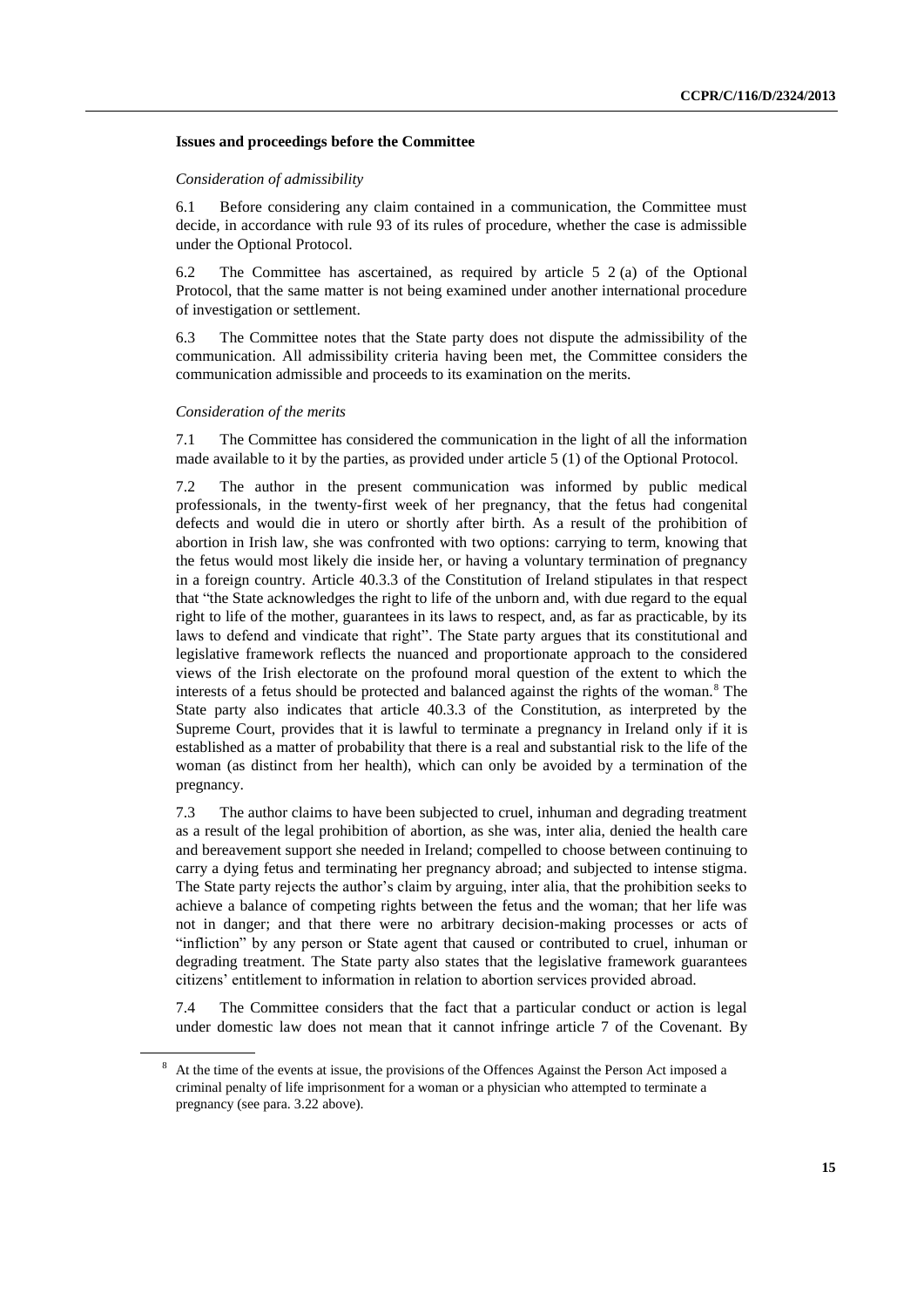virtue of the existing legislative framework, the State party subjected the author to conditions of intense physical and mental suffering. The author, as a pregnant woman in a highly vulnerable position after learning that her much-wanted pregnancy was not viable, and as documented, inter alia, in the psychological reports submitted to the Committee, had her physical and mental anguish exacerbated by not being able to continue receiving medical care and health insurance coverage for her treatment from the Irish health-care system; the need to choose between continuing her non-viable pregnancy or travelling to another country while carrying a dying fetus, at her personal expense and separated from the support of her family, and returning while not fully recovered; the shame and stigma associated with the criminalization of abortion of a fatally ill fetus; the fact of having to leave the baby's remains behind and later having them unexpectedly delivered to her by courier; and the State party's refusal to provide her with the necessary and appropriate postabortion and bereavement care. Many of the negative experiences described that she went through could have been avoided if the author had not been prohibited from terminating her pregnancy in the familiar environment of her own country and under the care of the health professionals whom she knew and trusted, and if she had been afforded the health benefits she needed that were available in Ireland, were enjoyed by others, and could have been enjoyed by her, had she continued her non-viable pregnancy to deliver a stillborn child in Ireland.

7.5 The Committee considers that the author's suffering was further aggravated by the obstacles she faced in receiving the information she needed about her appropriate medical options from known and trusted medical providers. The Committee notes that the Abortion Information Act legally restricts the circumstances in which any individual may provide information about lawfully available abortion services in Ireland or overseas and criminalizes advocating or promoting the termination of pregnancy. The Committee further notes the author's unrefuted statement that the health professionals did not deliver such information in her case and that she did not receive key medically indicated information about the applicable restrictions on overseas abortions and the most appropriate types of terminations, given her period of gestation, thereby disrupting the provision of medical care and advice that the author needed and exacerbating her distress.

7.6 The Committee additionally notes, as stated in paragraph 3 of its general comment No. 20, that the text of article 7 allows of no limitation and no justification or extenuating circumstances may be invoked to excuse a violation of article 7 for any reason. Accordingly, the Committee considers that, taken together, the above-mentioned facts amounted to cruel, inhuman or degrading treatment in violation of article 7 of the Covenant.

7.7 The author claims that by denying her the only option that would have respected her physical and psychological integrity and reproductive autonomy under the circumstances of the case (allowing her to terminate her pregnancy in Ireland), the State interfered arbitrarily in her right to privacy under article 17 of the Covenant. The Committee recalls its jurisprudence to the effect that a woman's decision to request termination of pregnancy is an issue which falls under the scope of this provision.<sup>9</sup> In the present case, the State party interfered with the author's decision not to continue her non-viable pregnancy. The interference in this case was provided for under article 40.3.3 of the Constitution and therefore was not unlawful under the State party's domestic law. However, the question before the Committee is whether such interference was unlawful or arbitrary under the Covenant. The State party argues that there was no arbitrariness, since the interference was

<sup>9</sup> See *K.L. v. Peru*, para. 6.4, *L.M.R. v. Argentina*, Views adopted on 29 March 2011, para. 9.3. See also the Committee's general comment No. 28 (2000) on the equality of rights between men and women, para. 10.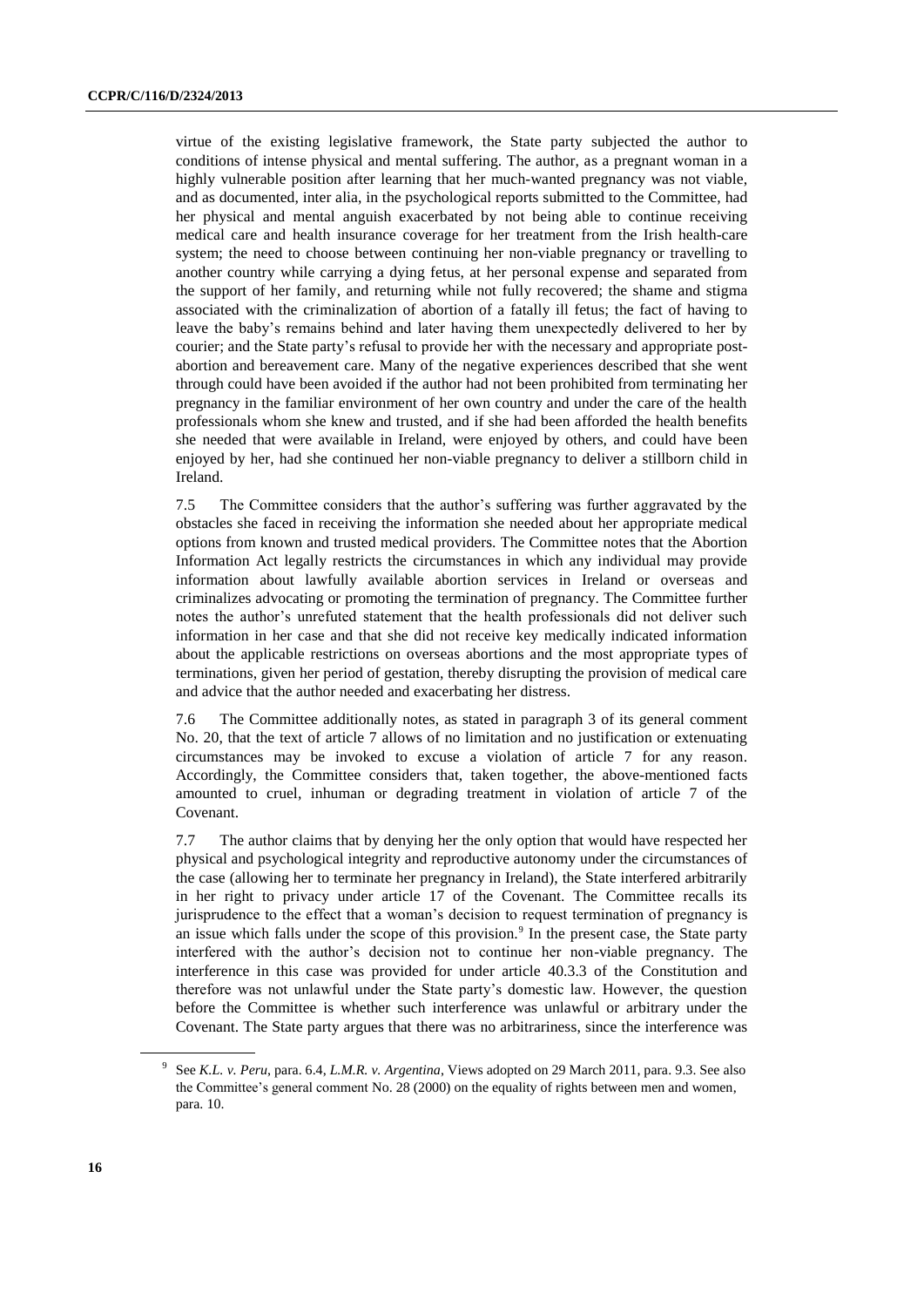proportionate to the legitimate aims of the Covenant, taking into account a carefully considered balance between protection of the fetus and the rights of the woman.

7.8 The Committee considers that the balance that the State party has chosen to strike between protection of the fetus and the rights of the woman in the present case cannot be justified. The Committee recalls its general comment No. 16 (1988) on the right to privacy, according to which the concept of arbitrariness is intended to guarantee that even interference provided for by law should be in accordance with the provisions, aims and objectives of the Covenant and should be, in any event, reasonable in the particular circumstances. The Committee notes that the author's much-wanted pregnancy was not viable, that the options open to her were inevitably a source of intense suffering and that her travel abroad to terminate her pregnancy had significant negative consequences for her, as described above, that could have been avoided if she had been allowed to terminate her pregnancy in Ireland, resulting in harm contrary to article 7. On that basis, the Committee considers that the interference in the author's decision as to how best cope with her nonviable pregnancy was unreasonable and arbitrary in violation of article 17 of the Covenant.

7.9 The author claims that criminalization of abortion on the grounds of fatal fetal impairment violated her rights to equality and non-discrimination under articles 2 (1), 3 and 26. The State party rejects this claim and contends that its legal regime regarding termination of pregnancy is not discriminatory.

7.10 The Committee notes that under the legal regime in the State party, women pregnant with a fetus with a fatal impairment, who nevertheless decide to carry the fetus to term continue to receive the full protection of the public health-care system. Their medical needs continue to be covered by health insurance and they continue to benefit from the care and advice of their public medical professionals throughout the pregnancy. After miscarriage or delivery of a stillborn child, they receive any post-natal medical attention and bereavement care they need. By contrast, women who choose to terminate a non-viable pregnancy must rely on their own financial resources to do so entirely outside the public health-care system. They are denied health insurance coverage for that purpose; they must travel abroad at their own expense to secure an abortion and incur the financial, psychological and physical burdens that such travel imposes; and they are denied post-termination medical care and bereavement counselling they need. The Committee further notes the author's uncontested allegations that in order to secure a termination of her non-viable pregnancy, she was required to travel abroad, incurring financial costs that were difficult for her to raise. She also had to travel back to Dublin only 12 hours after the delivery, as she and her husband could no longer afford to stay in the United Kingdom.

7.11 In paragraph 13 of its general comment No. 28 (2000) on the equality of rights between men and women, the Committee states that: "not every differentiation of treatment will constitute discrimination, if the criteria for such differentiation are reasonable and objective and if the aim is to achieve a purpose which is legitimate under the Covenant". The Committee notes the author's claim that the State party's criminalization of abortion subjected her to a gender-based stereotype of the reproductive role of women primarily as mothers, and that stereotyping her as a reproductive instrument subjected her to discrimination. The Committee considers that the differential treatment to which the author was subjected in relation to other similarly situated women failed to adequately take into account her medical needs and socioeconomic circumstances and did not meet the requirements of reasonableness, objectivity and legitimacy of purpose. Accordingly, the Committee concludes that the failure of the State party to provide the author with the services that she required constituted discrimination and violated her rights under article 26 of the Covenant.

7.12 In the light of the above findings, the Committee will not examine separately the author's allegations under articles 2 (1), 3 and 19 of the Covenant.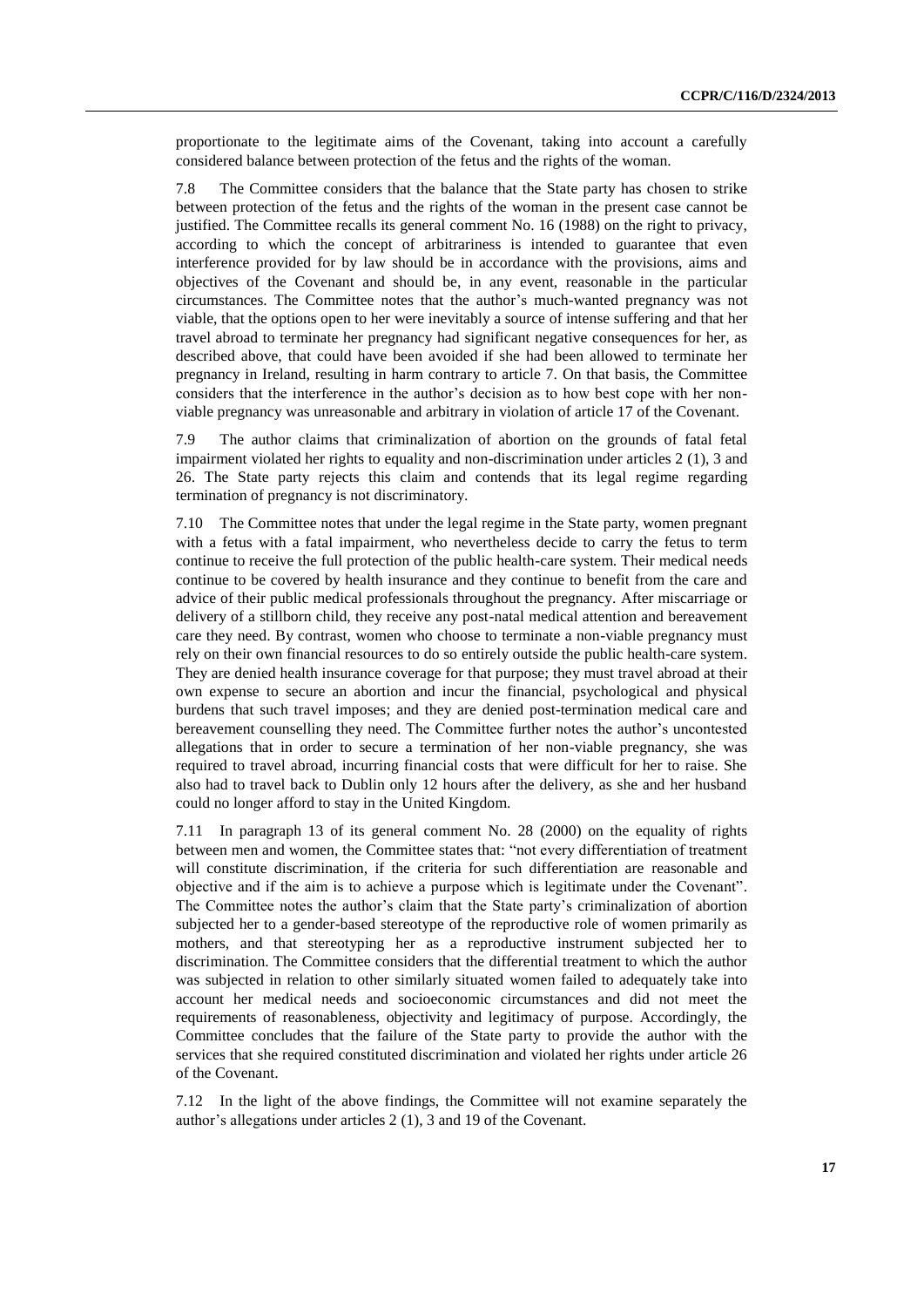8. The Committee, acting under article 5 (4), of the Optional Protocol, is of the view that the facts before it disclose a violation by the State party of the author's rights under articles 7, 17 and 26 of the Covenant.

9. In accordance with article 2 (3) (a) of the Covenant, the Committee considers that the State party is under an obligation to provide the author with an effective remedy. This requires it to make full reparation to individuals whose Covenant rights have been violated. Accordingly, the State party is obligated, inter alia, to provide the author with adequate compensation and to make available to her any psychological treatment she needs. The State party is also under an obligation to take steps to prevent similar violations in the future. To that end, the State party should amend its law on the voluntary termination of pregnancy, including if necessary its Constitution, to ensure compliance with the Covenant, ensuring effective, timely and accessible procedures for pregnancy termination in Ireland, and take measures to ensure that health-care providers are in a position to supply full information on safe abortion services without fearing they will be subjected to criminal sanctions, as indicated in the present Views of the Committee.<sup>10</sup>

10. Bearing in mind that by becoming a party to the Optional Protocol, the State party has recognized the competence of the Committee to determine whether there has been a violation of the Covenant or not and that, pursuant to article 2 of the Covenant, the State party has undertaken to ensure to all individuals within its territory and subject to its jurisdiction the rights recognized in the Covenant and to provide an effective remedy when it has been determined that a violation has occurred, the Committee wishes to receive from the State party, within 180 days, information about the measures taken to give effect to the Committee's Views. In addition, it requests the State party to publish the Views.

<sup>&</sup>lt;sup>10</sup> See also CCPR/C/IRL/CO/4, para. 9.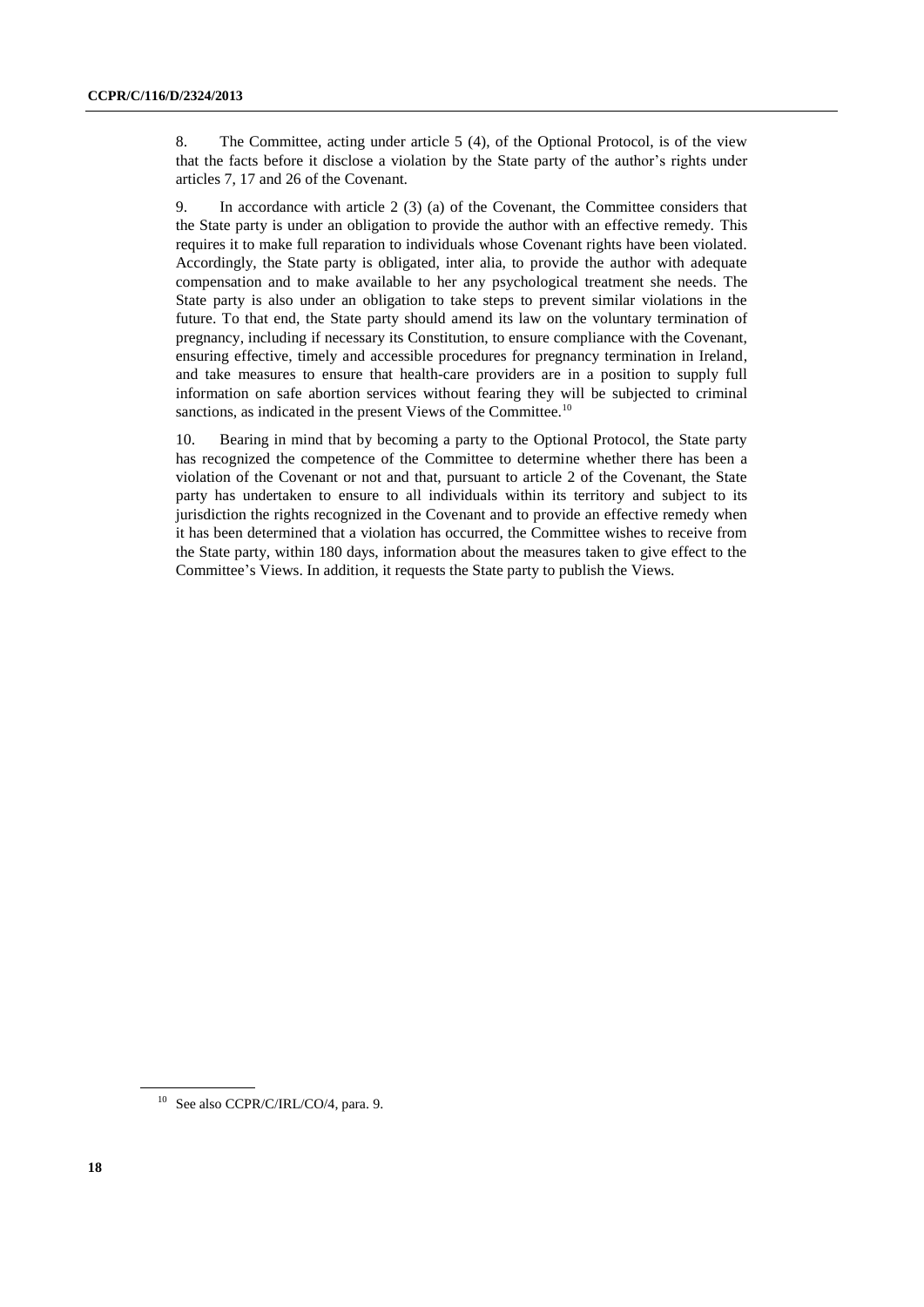# **Annex I**

### **Opinion individuelle (concurrente) du membre du Comité Yadh Ben Achour**

1. J'adhère totalement aux conclusions du comité des droits de l'homme qui constate que les faits de l'espèce *Amanda Jane Mellet* (Communication 2324/2013), font apparaître une violation des articles 7, 17 et 26 du pacte. Le comité a cependant décidé de ne pas examiner séparément les allégations de l'auteure au titre des articles 2 (par. 1) et 3 du pacte.

2. Je considère que le comité aurait dû recevoir et accepter sur le fond l'argument défendu par l'auteure de la communication (voir paragraphes 3.15 à 3.19 des constatations) selon lequel la loi irlandaise érigeant l'avortement en infraction pénale contrevient également aux articles 2 (par. 1) et 3 du pacte.

3. Déniant aux femmes leur liberté sur une question qui touche leur fonction procréative, ce type de législation est contraire au droit de ne pas faire l'objet de discrimination sur le fondement du sexe, parce qu'il dénie aux femmes leur libre arbitre dans ce domaine. Aucune restriction similaire ne s'impose aux hommes.

4. L'interdiction de l'avortement en Irlande, par son effet contraignant, indirectement punitif et stigmatisant, vise les femmes *en tant que telles* et les place dans une situation spécifique de vulnérabilité, discriminatoire par rapport aux personnes de sexe masculin. En application de cette législation, l'auteure a effectivement été victime du stéréotype sexiste, selon lequel la grossesse des femmes devrait, sauf en cas de danger mortel pour la mère, se poursuivre, quelles que soient les circonstances, car leur rôle se limite exclusivement à celui de mères procréatrices. Le fait de réduire l'auteure à un instrument procréatif constitue une discrimination et porte atteinte à la fois à sa liberté de disposer d'elle-même et à son droit à l'égalité des sexes.

5. Sur le fondement des considérations qui précèdent, j'estime par conséquent que le fait pour l'État, en application de sa législation interne, de ne pas permettre à l'auteure de procéder à l'interruption de sa grossesse constitue une discrimination de genre (qui est l'une des formes de discrimination à raison du sexe prévue par les articles 2 §1 et 3 du pacte).

6. La loi de l'État partie porte ainsi atteinte aux droits que l'auteure tient des articles 2 § 1 et 3 du pacte, lus conjointement avec l'article 26.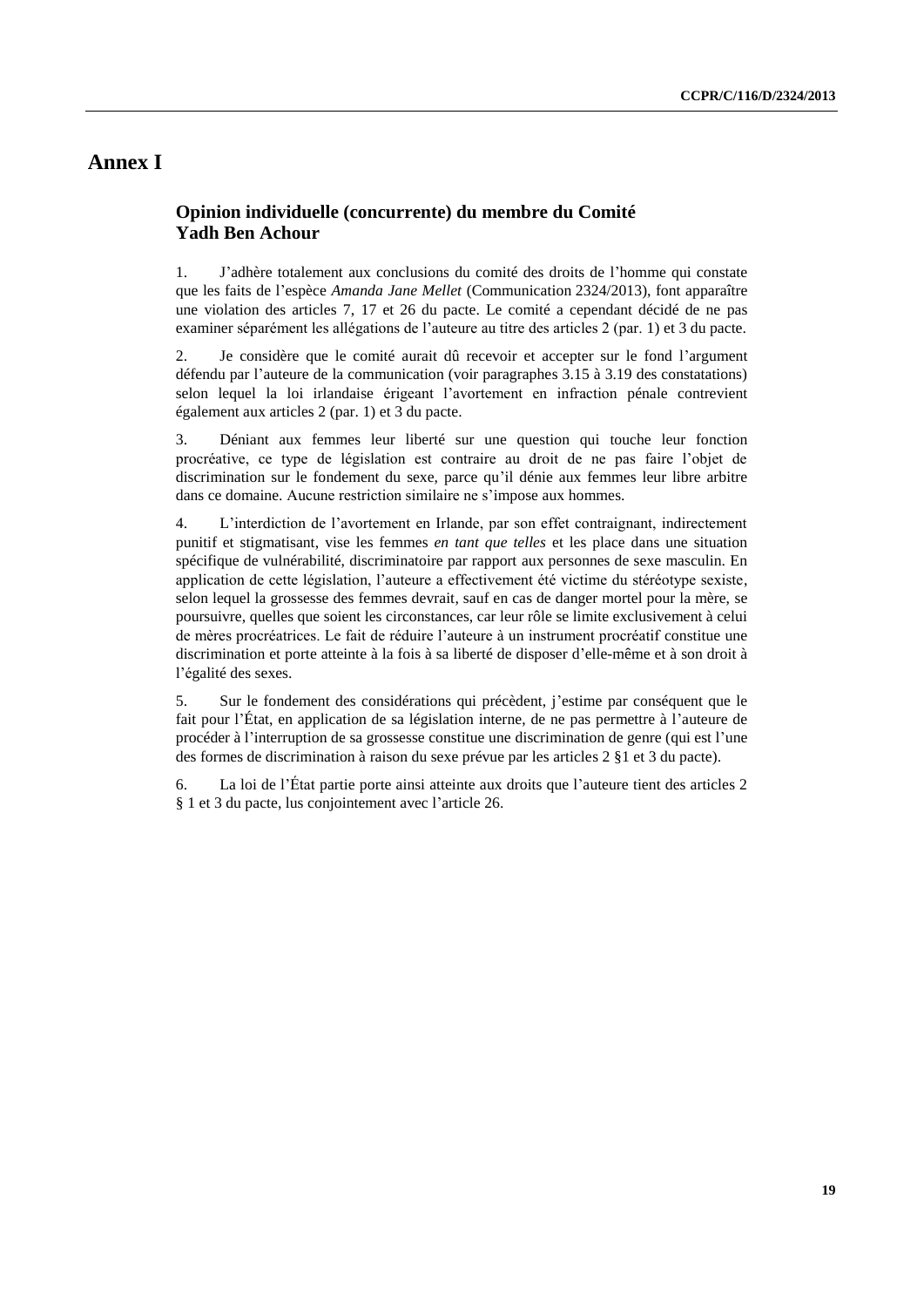# **Annex II**

### **Individual opinion of Committee member Sarah Cleveland (concurring)**

1. I concur in the Committee's Views in this case. I also agree with the separate opinion of my colleagues that the Committee should have found a violation of article 19 of the Covenant and articulated a comprehensive finding of gender discrimination under articles 2(1), 3 and 26. I write separately to set forth my views on the finding of a violation of article 26.

2. In paragraphs 7.10 and 7.11, the Committee notes the disproportionate socioeconomic burdens that the Irish legal system imposes on women who decide not to carry a fetus to term, including those imposed on the author in particular. It also notes the author's claim that Ireland's criminalization of abortion discriminatorily subjected her to genderbased stereotypes. The Committee concludes that the distinctions drawn by the State party "failed to adequately take into account her medical needs and socio-economic circumstances and did not meet the requirements of reasonableness, objectivity and legitimacy of purpose" under article 26. The Committee thus identifies two prohibited grounds for finding a violation of article 26: discrimination on grounds of socio-economic status and gender discrimination.

3. With respect to socio-economic status, the Committee previously has expressed specific concern in relation to article 26 regarding the highly restrictive Irish legal regime, which requires women to travel to a foreign jurisdiction to obtain a lawful termination of pregnancy in most contexts, and the resulting "discriminatory impact of the Protection of Life During Pregnancy Act on women who are unable to travel abroad to seek abortions"<sup>a</sup>. Article 26, of course, "guarantee[s] to all persons equal and effective protection against discrimination" on the grounds of both "property" and "other status."<sup>b</sup> It therefore prohibits the unequal access to reproductive health care for low-income and vulnerable populations that results from Ireland's legal restrictions on reproductive health services.

4. The author further contends that Ireland's criminalization of abortion stereotyped her as a reproductive instrument and thus subjected her to discrimination. She explains that by prioritizing protection of the "unborn" over a woman's health and personal autonomy, Ireland subjected her to a gender-based stereotype that women should continue their pregnancies regardless of circumstances, because their primary role is to be mothers and caregivers, thus infringing on her right to gender equality. In particular, the author contends that Ireland's differential treatment of women who decide to carry a pregnancy with a fatal

<sup>&</sup>lt;sup>a</sup> CCPR/C/IRL/CO/4, concluding observations adopted by the Committee at its 111th session (7-25 July 2014), para. 9. See also E/C.12/IRL/CO/3, CESCR, Concluding observations on the third periodic report of Ireland (July 2015), para. 30 (expressing concern at "the discriminatory impact on women who cannot afford to obtain an abortion abroad or access to the necessary information").

<sup>&</sup>lt;sup>b</sup> Cf. Communication No. 1306/04, *Haraldsson and Sveinsson v. Iceland* (Views adopted 24 Oct. 2007), para. 10.3 (distinction between groups of fishermen was "based on grounds equivalent to property" under article 26); CESCR General Comment No. 20: Non-discrimination in economic, social and cultural rights (2009), para. 35 (recognizing "other status" as including differential treatment on grounds of economic and social situation, which can lead to unequal access to health care services). Cf. *Artavia Murillo, et al. v. Costa Rica*, IACHR (2012), paras. 303-304 (ban on *in vitro* fertilization discriminated against persons who lacked financial resources to seek IVF treatment abroad).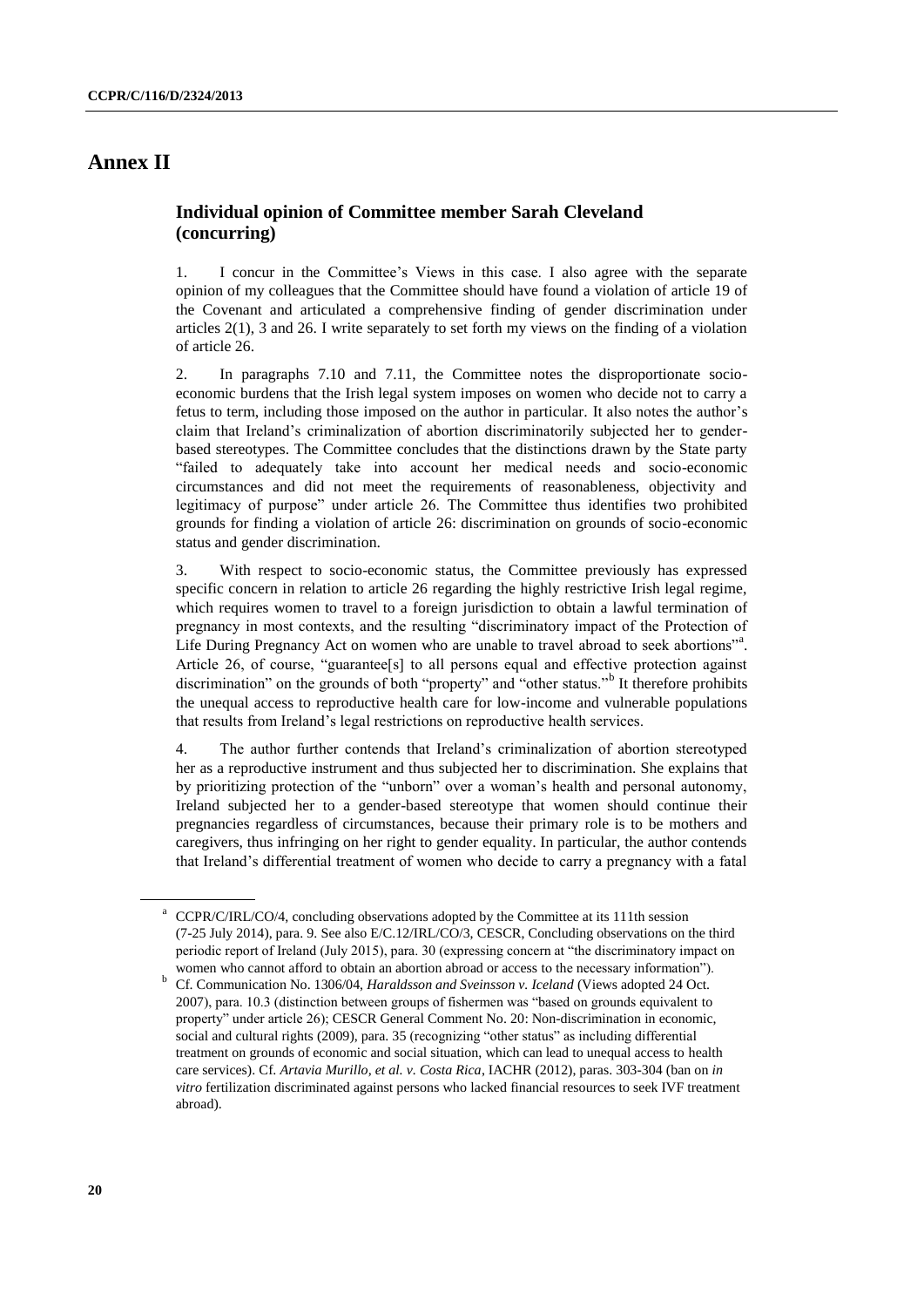impairment to term, versus women who terminate such pregnancies, reflects a stereotypical idea that a pregnant woman should let nature run its course, regardless of the suffering involved for her (para. 3.19).

5. The State party in turn contends that the criminalization of abortion cannot discriminate against women, *per se*, because any differential treatment is based on factual biological differences between men and women. It argues alternatively that any genderbased differential treatment of woman pursues the legitimate aim of protecting the foetus, is proportionate to that aim, and thus is not discrimination (paras. 4.13-4.15).

6. The view that differences in treatment that are based on biological differences unique to either men or women cannot be sex discrimination is inconsistent with contemporary international human rights law and the positions of this Committee. Under such an approach, apparently it would be perfectly acceptable for a State to deny health care coverage for essential medical care uniquely required by one sex, such as cervical cancer, even if all other forms of cancer (including prostate cancer for men) were covered. Such a distinction would not, under this view, treat men and women differently, because only women contract cervical cancer, as a result of biological differences unique to women. Thus there would be no comparable way in which men were treated differently.

7. Modern gender discrimination law is not so limited. The right to sex and gender equality and non-discrimination obligates States to ensure that State regulations, including with respect to access to health services, accommodate the fundamental biological differences between men and women in reproduction and do not *directly or indirectly* discriminate on the basis of sex. They thus require States to protect on an equal basis, in law and in practice, the unique needs of each sex. In particular, as this Committee has recognized, nondiscrimination on the basis of sex and gender obligates States to adopt measures to achieve the "*effective and equal empowerment of women*".

8. Article 26 requires "equal and effective" protection against discrimination on grounds of sex. The Committee has drawn upon the Race Convention and CEDAW to define discrimination as prohibiting "any distinction, exclusion, restriction or preference which is based on any ground such as … sex…, and which has the *purpose or effect* of nullifying or impairing the recognition, enjoyment or exercise by all persons, on an equal footing, of all rights and freedoms"<sup>d</sup>. Article 26 prohibits discrimination in law or in fact in any field regulated and protected by public authorities<sup>e</sup>, and does not require an intent to discriminate. Violations can "result from the discriminatory effect of a rule or measure that is neutral at face value or without intent to discriminate". Thus, "indirect discrimination" contravenes the Covenant "if the detrimental effects of a rule or decision exclusively or disproportionately affect persons" with a protected characteristic and the "rules or decisions with such an impact" are not "based on objective and reasonable grounds"<sup>g</sup>.

9. State policies that treat or impact men and women differently as a result of biological differences are obviously "based on ... sex"<sup>h</sup>. Such distinctions necessarily

General Comment No. 28, Equality of rights between men and women (article 3) (2000), para. 8.

General Comment No. 18, Non-discrimination (1994), paras. 6-7 (emphasis added).

e Id., para. 12.

f Communication No. 998/2001, *Althammer v. Austria* (Views adopted 8 August 2003), para. 10.2; see also Communication No. 172/1984, *Broeks v. The Netherlands* (Views adopted 9 April 1987), paras. 15-16 (finding a violation of article 26 although the "the State party had not intended to discriminate against women").

g Ibid. h

Cf. *Dekker v. Stichting Vormingscentrum voor Jong Volwassensen (VJV-Centrum) Plus*, [1990] 1 E.C.R. 3941, [1991] I.R.L.R. 27 ("[O]nly women can be refused employment on the grounds of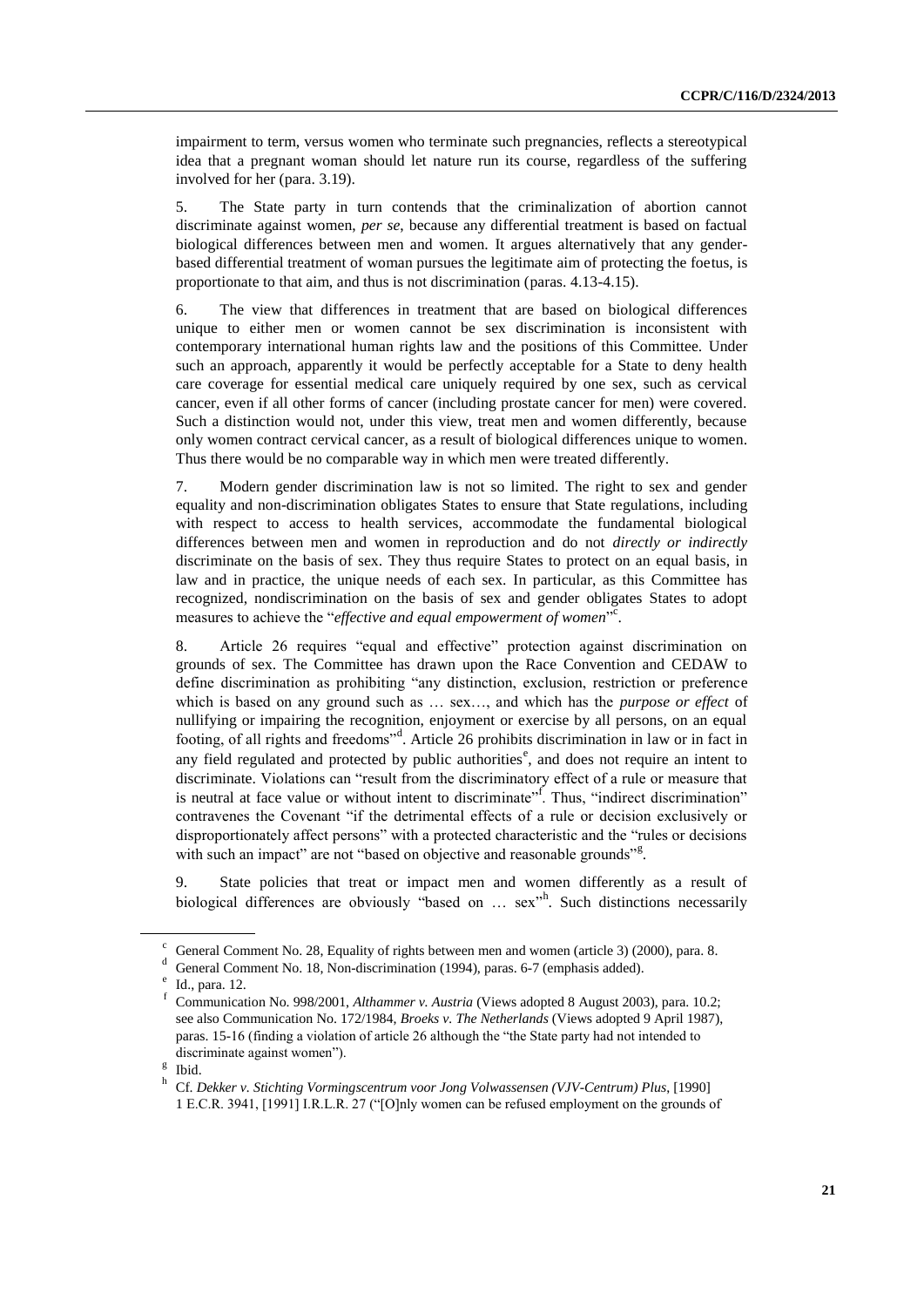constitute discrimination unless they are supported by reasonable and objective criteria and a legitimate purpose<sup>i</sup>.

10. This Committee has long recognized that the enjoyment of rights and freedoms on an equal footing does not mean identical treatment of men and women in every instance and may require differential treatment in order to overcome conditions that cause or help to perpetuate discrimination<sup>j</sup>. The Committee accordingly has recognized that interference with women's access to reproductive health services can violate their rights to equality and non-discrimination<sup>k</sup>. Protection of sex and gender equality obligates States parties to respect women's privacy in relation to their reproductive functions, including prohibiting States from imposing restrictions on women's access to sterilization and from requiring health personnel to report women who have undergone abortion. It also prohibits employers from requesting pregnancy tests before hiring women<sup>1</sup>. Gender equality requires that pregnant women in State custody receive appropriate care, obligates States to afford access to safe abortion services to women who have become pregnant as a result of rape, and obligates them to ensure that women are able to access information necessary for equal enjoyment of their rights $^{\rm m}$ .

11. This approach comports with that of the CEDAW Committee, which has emphasized that a State's failure or refusal to provide reproductive health services that only women need constitutes gender discrimination<sup>n</sup>. Even facially identical treatment of men and women may discriminate if it fails to take into account women's different needs<sup>o</sup>.

12. Women's unique reproductive biology traditionally has been one of the primary grounds for *de jure* and *de facto* discrimination against women. This is true when women are treated differently from men based on stereotyped assumptions about their biology and social roles, such as the claim that women are less able to take full time or demanding jobs than men.<sup>p</sup> It is equally true when apparently gender-neutral laws disproportionately or exclusively burden women because they fail to take into account the unique circumstances of women. Both types of laws subject women to discrimination.

pregnancy and such a refusal therefore constitutes direct discrimination on grounds of sex"); *Brooks v. Canada Safeway Ltd.,* [1989] 1 S.C.R. 1219 ("Discrimination on the basis of pregnancy

is discrimination on the basis of sex.").

<sup>&</sup>lt;sup>1</sup> General Comment No. 18, para. 13.

<sup>&</sup>lt;sup>J</sup> General Comment No. 18, paras. 8, 10.<br>
<sup>k</sup> Ganagel Comment No. 28, paras. 10, 11.

<sup>k</sup> General Comment No. 28, paras. 10, 11, 20. l

Id., para. 20.

m Id., paras. 11, 15, 22.

n CEDAW Committee, General Recommendation No. 24, *Article 12: Women and health* (1999), paras. 11-12. The CEDAW Committee has recognized that it is discriminatory for a State party to refuse to legally provide for the performance of certain reproductive health services for women, and that health care policies must addresses distinctive factors which differ for women in comparison to men, including biological factors and psychosocial factors such as post-partum depression. Ibid. See also CEDAW Communication No. 22/2009, *L.C. v. Peru* (Views adopted 17 Oct. 2011), para. 8.15 (State's failure to provide a minor rape victim with a therapeutic abortion denied her "access to medical services that her physical and mental condition required", in violation of her rights to nondiscrimination and equal access to health care).

<sup>&</sup>lt;sup>o</sup> CEDAW Committee, General Recommendation No. 28 on the core obligations of States parties under article 2 (2010), para. 5 ("[I]dentical or neutral treatment of women and men might constitute discrimination against women if such treatment resulted in or had the effect of women being denied the exercise of a right because there was no recognition of the pre-existing gender-based disadvantage and inequality that women face.").

p CESCR, General Comment No. 20, *supra*, para. 20. Cf. *Muller v. Oregon*, 208 U.S. 412 (1908) (upholding restrictions on working hours of women based on gender stereotypes).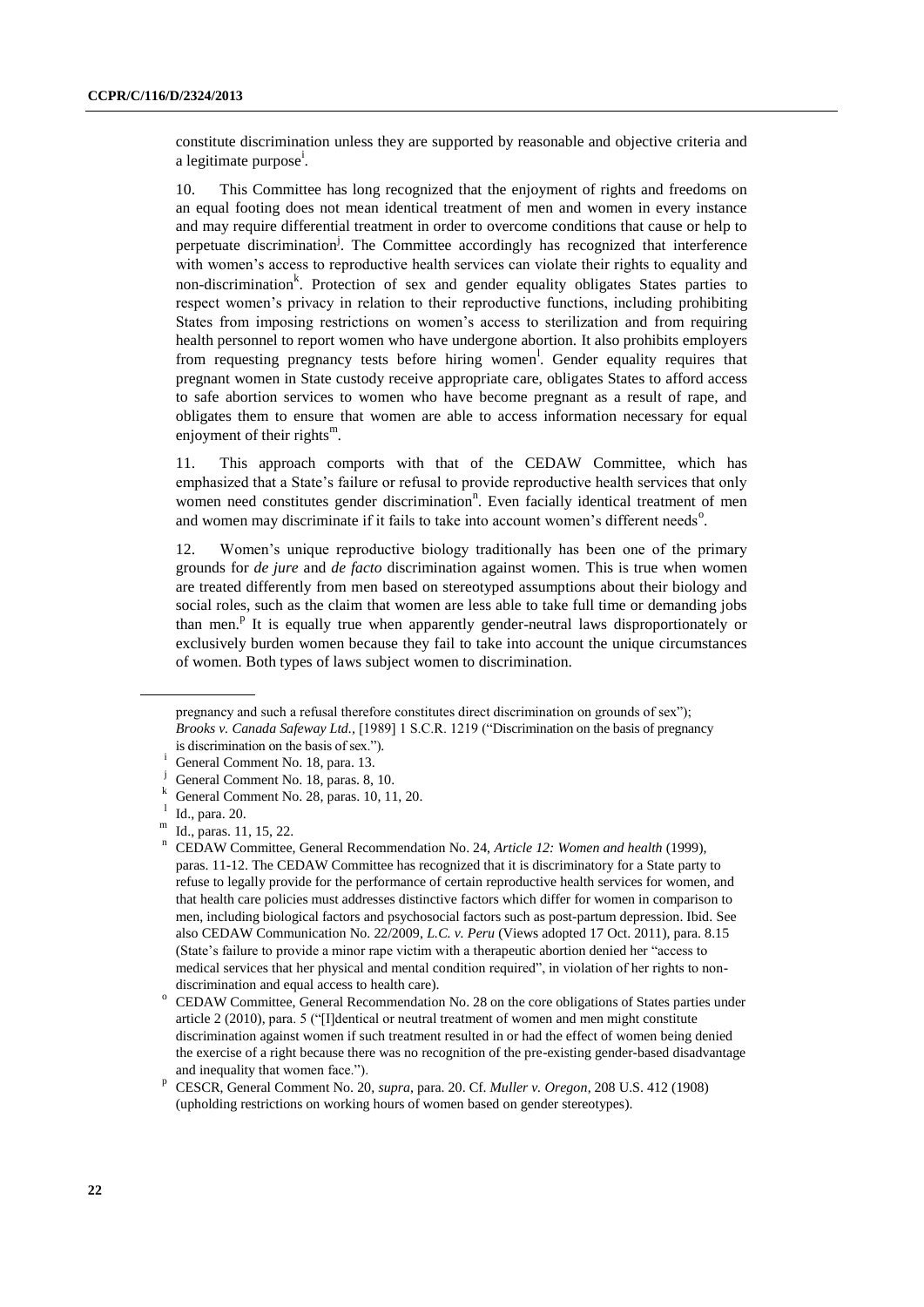13. Ireland's near-comprehensive criminalization of abortion services denies access to reproductive medical services that only women need, and imposes no equivalent burden on men's access to reproductive health care. It thus clearly treats men and women differently on the basis of sex for purposes of article 26. Such differential treatment constitutes invidious sex and gender discrimination unless it reasonable and objective to a legitimate purpose under the Covenant – requirements that the Committee found were not satisfied here.

14. The author also articulates an alternative basis for a finding of gender discrimination – that Ireland's legal regime is based on traditional stereotypes regarding the reproductive role of women, by placing the woman's reproductive function above her physical and mental health and autonomy. The fact that the State party may have pointed to a facially nondiscriminatory purpose for its legal regime does not mean that its laws may not also be informed by such stereotypes. Indeed, the State's laws appear to take such stereotypes to an extreme degree where, as here, the author's pregnancy was nonviable and any claimed purpose of protecting a foetus could have no purchase. Requiring the author to carry a fatally impaired pregnancy to term only underscores the extent to which the State party has prioritized (whether intentionally or unintentionally) the reproductive role of women as mothers, and exposes its claimed justification in this context as a *reductio ad absurdum*.

15. The Committee has recognized that "[i]nequality in the enjoyment of rights by women throughout the world is deeply embedded in tradition, history and culture, including religious attitudes" and has admonished States parties to ensure that such attitudes are not used to justify violations of women's rights<sup>q</sup>. In numerous prior cases, the Committee has invalidated as discriminatory both legislation and practices that reflected gendered stereotypes of women's social and biological role. For example, the Committee found that a law that imposed greater obstacles to choosing the wife's name as the family name could not be justified based on arguments of "long-standing tradition" and violated article  $26<sup>r</sup>$ , as did a law that required married women, but not married men, to establish that they were the "breadwinner" to receive unemployment benefits<sup>8</sup>. More directly relevant here, in *L.N.P. v. Argentina,* the Committee found that the conduct of police, medical, and judicial personnel aimed at casting doubt on the morality of an indigenous minor rape victim based on stereotypes of virginity and sexual morality violated article  $26^t$ . And in *V.D.A (L.M.R.) v. Argentina,* the Committee concluded that failure to provide a legally available abortion to a mentally impaired minor constituted gender discrimination<sup>u</sup>. Similarly, in *L.C. v. Peru* the CEDAW Committee found that a hospital's decision to defer needed surgery in preference for preserving a rape victim's pregnancy "was influenced by the stereotype that protection of the foetus should prevail over the health of the mother"<sup>v</sup> and thus violated CEDAW.

<sup>&</sup>lt;sup>q</sup> General Comment No. 28, para. 5.

<sup>r</sup> Communication No. 919/2000, *Müller and Engelhard v. Namibia* (Views adopted 26 March 2002), para. 6.8.

<sup>s</sup> Communication No. 172/1984, *Broeks v. The Netherlands* (Views adopted 9 April 1987), para. 15; *accord* Communication No. 182/1984, *F. H. Zwaan-de Vries v. The Netherlands* (Views adopted 9 April 1987), paras. 14-15 ("a differentiation which appears on one level to be one of status is in fact one of sex, placing married women at a disadvantage compared with married men"). See also Communication No. 415/1990, *Pauger v. Austria* (Views adopted 26 March 1992), para. 7.4 (pension law imposing an income requirement on widowers but not widows unreasonably differentiated on the basis of sex in violation of article 26).

<sup>t</sup> Communication No. 1610/2007 (Views adopted 18 July 2011), para. 13.3.

<sup>u</sup> Communication No. 1608/2007 (Views adopted 29 March 2011), para. 9.4 (finding a violation of article 2(3) in relation to articles 3, 7, and 17).

v *L.C. v. Peru, supra*, para. 8.15 (finding violations of CEDAW articles 5 and 12).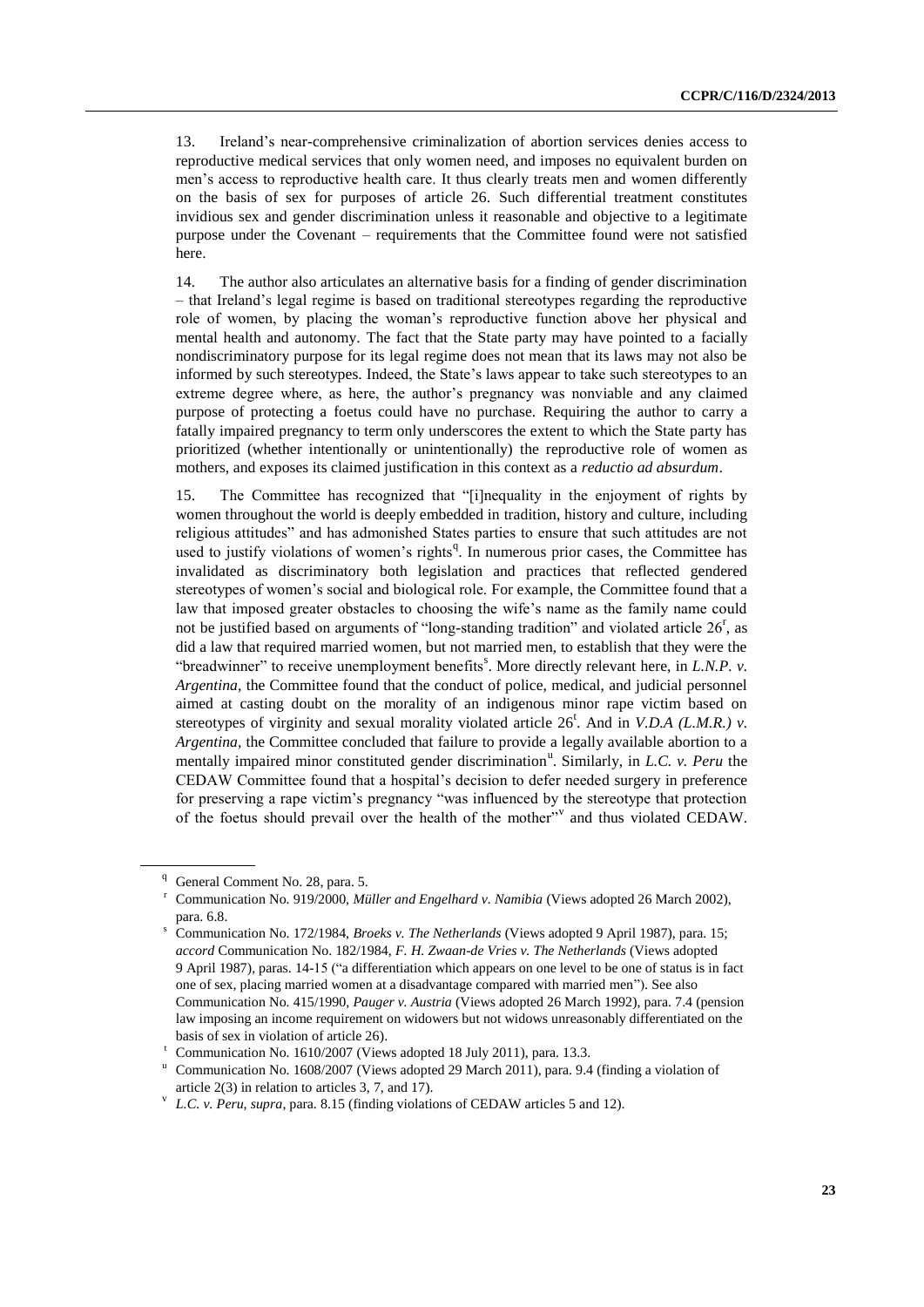Recognition that differential treatment of women based on gender stereotypes can give rise to gender discrimination is also in accord with the approach of other human rights bodies. $w$ 

16. The Committee's finding of a violation of article 26 in the author's case is consistent with these decisions and is fully justified on grounds of discrimination arising from gender stereotyping.

w See CESCR, General Comment No. 16: The equal right of men and women to the enjoyment of all economic, social and cultural rights (Art. 3) (2005), para. 5 (women often experience discrimination resulting from the subordinate status ascribed to them by tradition and custom). The ESCR Committee has further explained as follows:

The notion of the prohibited ground "sex" … cover[s] not only physiological characteristics but also the social construction of gender stereotypes, prejudices and expected roles, which have created obstacles to the equal fulfillment of … rights. Thus, the refusal to hire a woman, on the ground that she might become pregnant, or the allocation of low-level or part-time jobs to women based on the stereotypical assumption that, for example, they are unwilling to commit as much time to their work as men, constitutes discrimination. Refusal to grant paternity leave may also amount to discrimination against men.

CESCR, General Comment No. 20, *supra*, para. 20. Cf. *Artavia Murillo et al v. Costa Rica*, IACHR (2012), paras. 294-301 (ban on *in vitro* fertilization constituted gender discrimination as a result of stereotypes regarding fertility).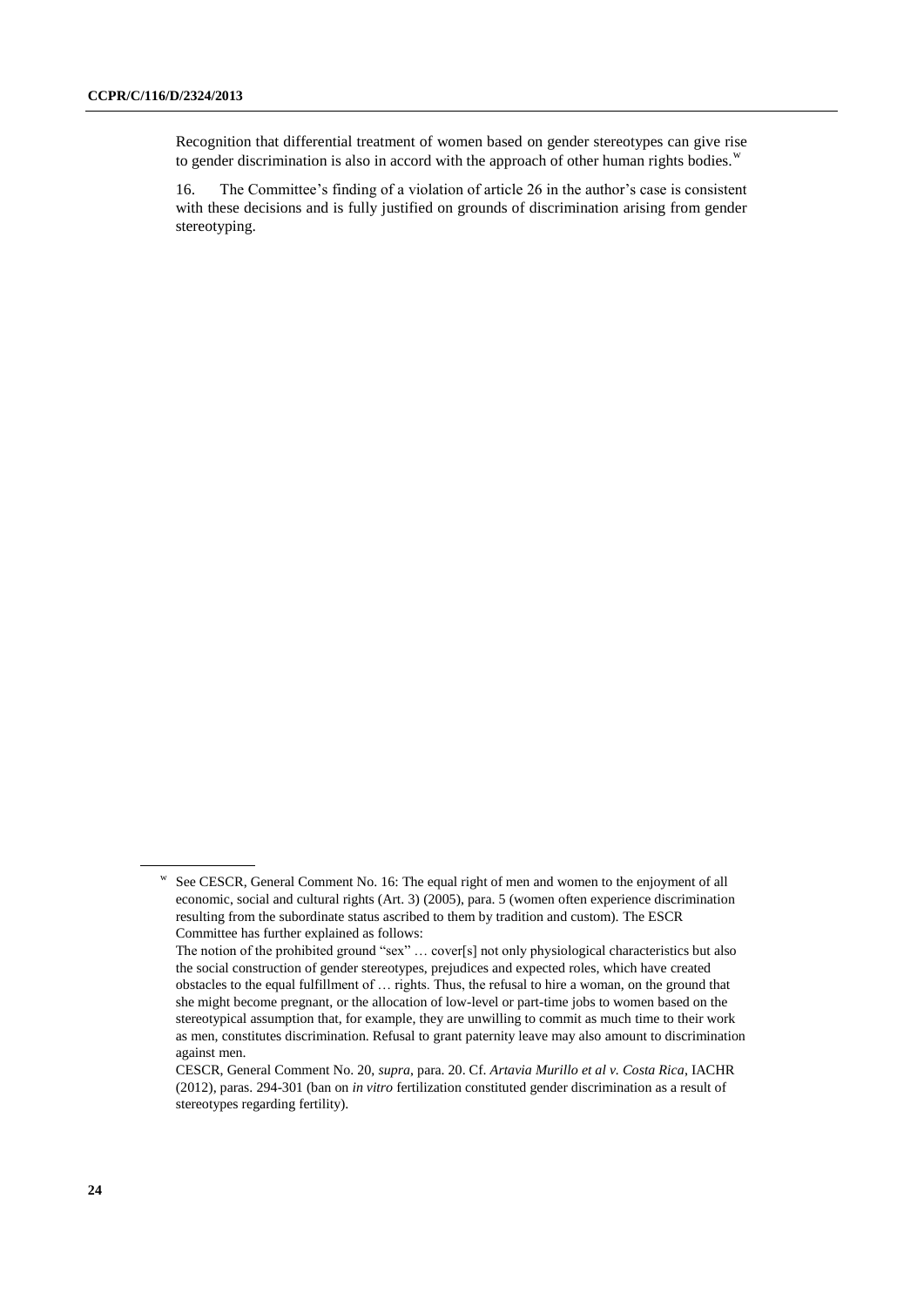# **Annex III**

### **Individual opinion of Committee member Sir Nigel Rodley (concurring)**

1. I entirely support the findings of the Committee in this sad case. I wish, however, to underline that the refusal of the State party to allow for terminations even in the case of fatal foetal abnormality cannot even be justified as being for the protection of the (potential) life of the foetus. In addition, not only has article 7 been violated cumulatively (see paragraph 7.6), but by the very requirement that a pregnant woman carrying a doomed foetus is subjected to the anguish of having to carry the pregnancy to term.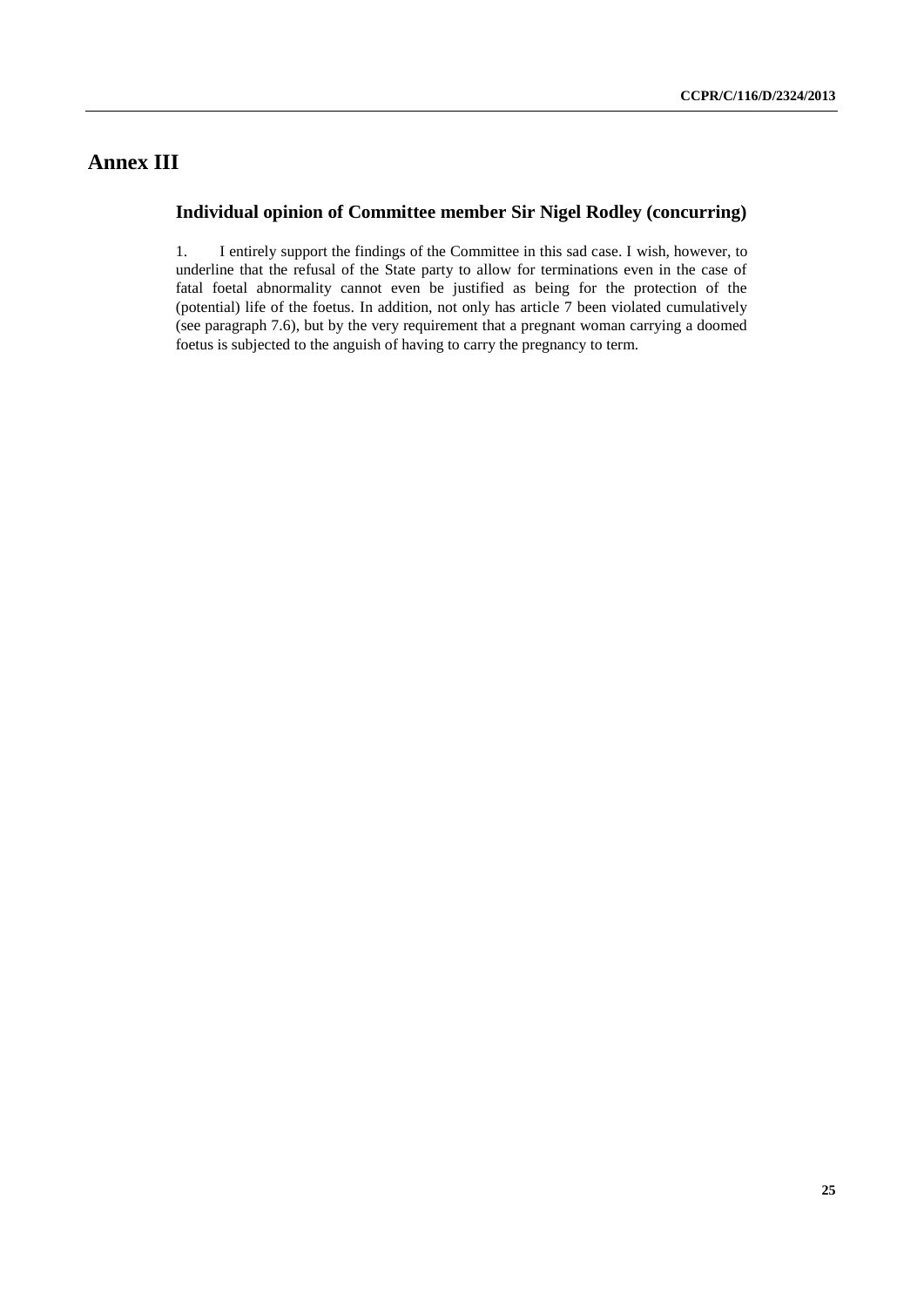### **Annex IV**

### **Voto separado parcialmente disidente de los miembros Víctor Rodríguez Rescia, Olivier de Frouville y Fabian Salvioli**

1. Aún cuando estamos de acuerdo con el resultado de la admisibilidad y del fondo de la comunicación No. 2324/2013, en relación con la violación a los artículos 7, 17 y 26 del Pacto en perjuicio de la autora, consideramos que debió haberse analizado si existía también una violación separada del artículo 19 y no haberse soslayado esa discusión en la forma en que quedó indicado en el párrafo 7.12 de la comunicación.

2. La autora señaló que, debido al régimen jurídico vigente por el que se prohíbe el aborto, los profesionales de la salud que se ocuparon de ella en el Hospital Rotunda no le proporcionaron información esencial sobre los aspectos médicos del aborto y los servicios de aborto legal existentes en el extranjero, lo que vulneró su derecho a recabar y recibir información conforme lo establece el artículo 19 del Pacto. Haber remitido a la autora a una orientadora privada para recibir la información pertinente no eximía al Estado de esa obligación positiva.

3. Consideramos que en materia de salud, incluyendo temas como derechos sexuales y reproductivos, donde además podría estar en riesgo la vida e integridad de las personas, el acceso a la información debe ser de carácter público y debe ser parte de una política pública de Estado que permita estandarizar criterios que faciliten a las personas usuarias tomar decisiones personales, en relación con un tema tan complejo como el aborto, el cual está además prohibido en Irlanda.

4. Toda la información que recibió la autora de parte de los profesionales de la salud que la atendieron fue tímida y opaca. Cuando se confirmó la malformación del feto incompatible con la vida, su médico le indicó que "en esta jurisdicción no se pueden practicar abortos. Algunas personas en su situación pueden optar por viajar". La matrona le comunicó que en ese caso la autora podía continuar con su embarazo y se negó a hablarle de la segunda opción ("viajar").

5. Está claro para los suscritos que la Ley de Información sobre el Aborto restringe legalmente las circunstancias en las que los funcionarios pueden proporcionar información sobre los servicios lícitos de aborto disponibles en Irlanda o en el extranjero, y prohíbe que se propugne o promueva la interrupción del embarazo; todo lo cual tiene un efecto disuasorio en el personal de salud para no verse inmiscuido en alguna conducta que pudiera interpretarse como contraria a la ley, o peor aún, que pudieran temer ser acusados penalmente de "promover" el aborto.

6. Por lo anterior somos de la opinión de que el marco legal vigente promueve prácticas de omisión de información clara y oportuna para que las personas que podrían optar a practicarse un aborto legal fuera de Irlanda, puedan tomar las decisiones personales sobre su salud reproductiva. Esa normativa y la falta de información fidedigna y transparente, no es proporcionada para justificar alguno de los límites que establece el artículo 19.3 del Pacto, por lo cual, consideramos que la comunición también debió de haber declarado que el Estado infrinjió una violación del derecho de la autora a recabar y recibir información en virtud del artículo 19.2 del Pacto.

7. *Violación del artículo 26 del Pacto*. Compartimos la conclusión del Comité del párrafo 7.11 respecto de la violación del artículo 26 sobre la base de que hubo una discriminación en relación con otras mujeres embarazadas con mejores condiciones socioeconómicas, así como a la luz del argumento de la autora respecto de estereotipos de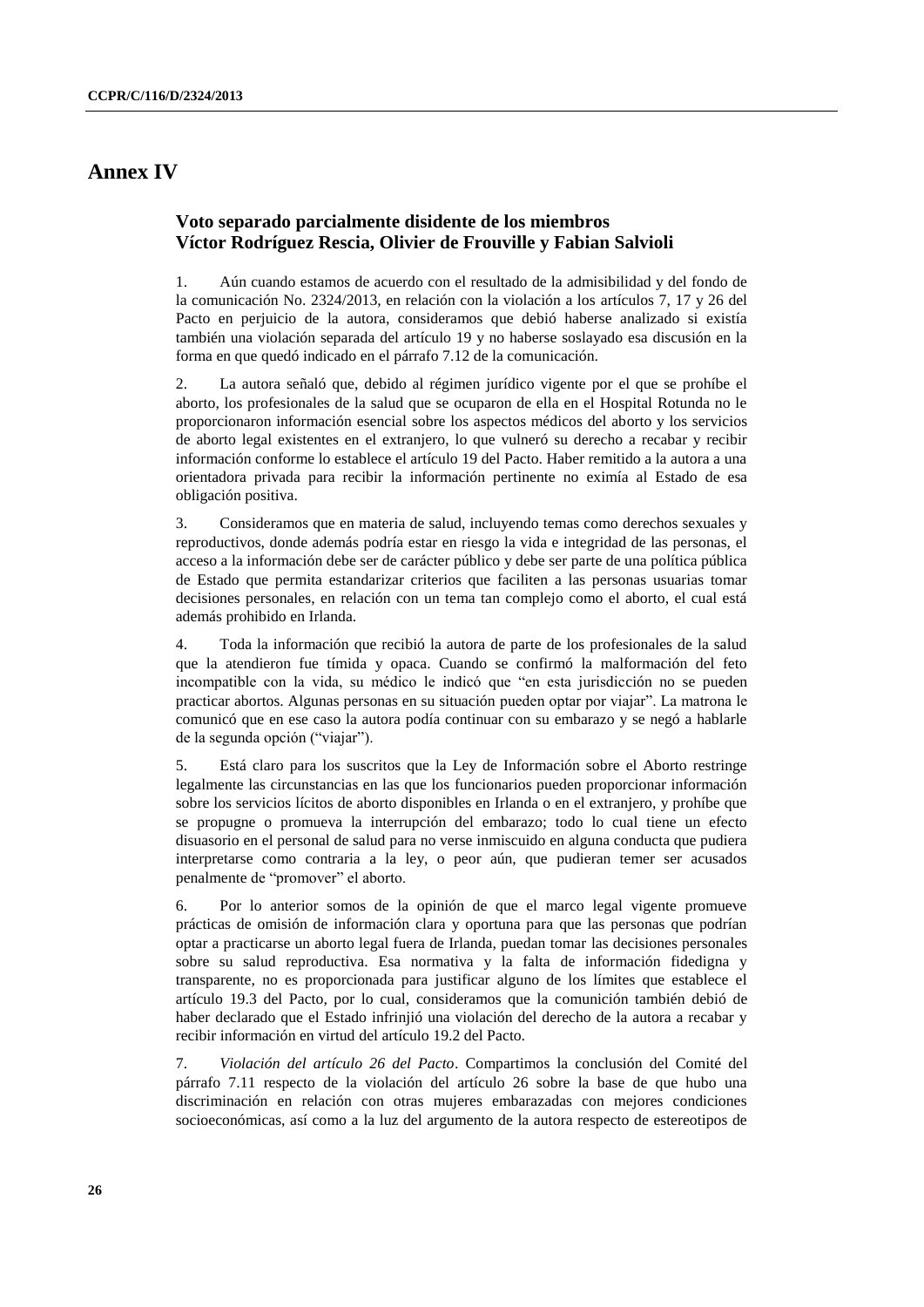género. Sin embargo, consideramos que el abordaje debió ampliarse no sólo a que hubo una discriminación respecto de otras mujeres embarazadas que podrían estar en mejores condiciones sociales y económicas para abortar en el extranjero. Somos de la opinión que también se presentó una discriminación respecto de la autora y el tratamiento que la normativa y la práctica otorgan en el tema de la penalización del aborto, en relación con los hombres (discriminación por sexo y género). Por lo tanto, no compartimos el argumento reduccionista del Estado de que no existe discriminación debido a que existe una diferenciación biológica entre un hombre y una mujer embarazada como una cuestión de hecho.

8. La tipificación de la prohibición del aborto en la forma en que lo hace la normativa de Irlanda es en sí misma discriminatoria porque redirecciona toda la responsabilidad penal a la mujer embarazada.

9. El hecho de que un hombre no pueda concebir por razones biológicas, no implica que ello permita una diferenciación razonable y objetiva repecto de la mujer embarazada que queda prácticamente aislada y desamparada respecto de la información y de los servicios limitados que la obligan a tomar una decisión compleja que oscila entre la comisión de un delito o de tener que ir a abortar en el extranjero cuando ello sea legalmente permitido.

10. Por otra parte, en las conclusiones del Comité en el párrafo 7.11 se toma nota de la afirmación de la autora "de que la penalización del aborto en Irlanda la sometió a un estereotipo basado en el género sobre la función reproductiva de la mujer principalmente como madre, y que al estereotiparla como instrumento reproductivo se la sometió a discriminación". Sobre esta base, el Comité debió haber determinado una violación expresa del párrafo 1 del artículo 2 y el artículo 3, en relación con los artículos 7, 17 y 19 del Pacto. Como lo ha señalado la autora, esas violaciones deben ser analizadas a la luz de la discriminación estructural y sistemática que caracteriza a la legislación irlandesa y la práctica del aborto en violación de la obligación del Estado parte de respetar y garantizar los derechos en virtud del Pacto, sin distinción de sexo, y el derecho de las mujeres a disfrutar, al igual que los hombres, de sus derechos civiles y políticos.

11. Por lo anterior, nuestro razonamiento nos conlleva a ampliar la violación del artículo 26 debido a una discriminación por sexo y género en perjuicio de la autora, así como a una violación de párrafo 1 del artículo 2 y del artículo 3 en relación con los artículos 7, 17 y 19 del Pacto.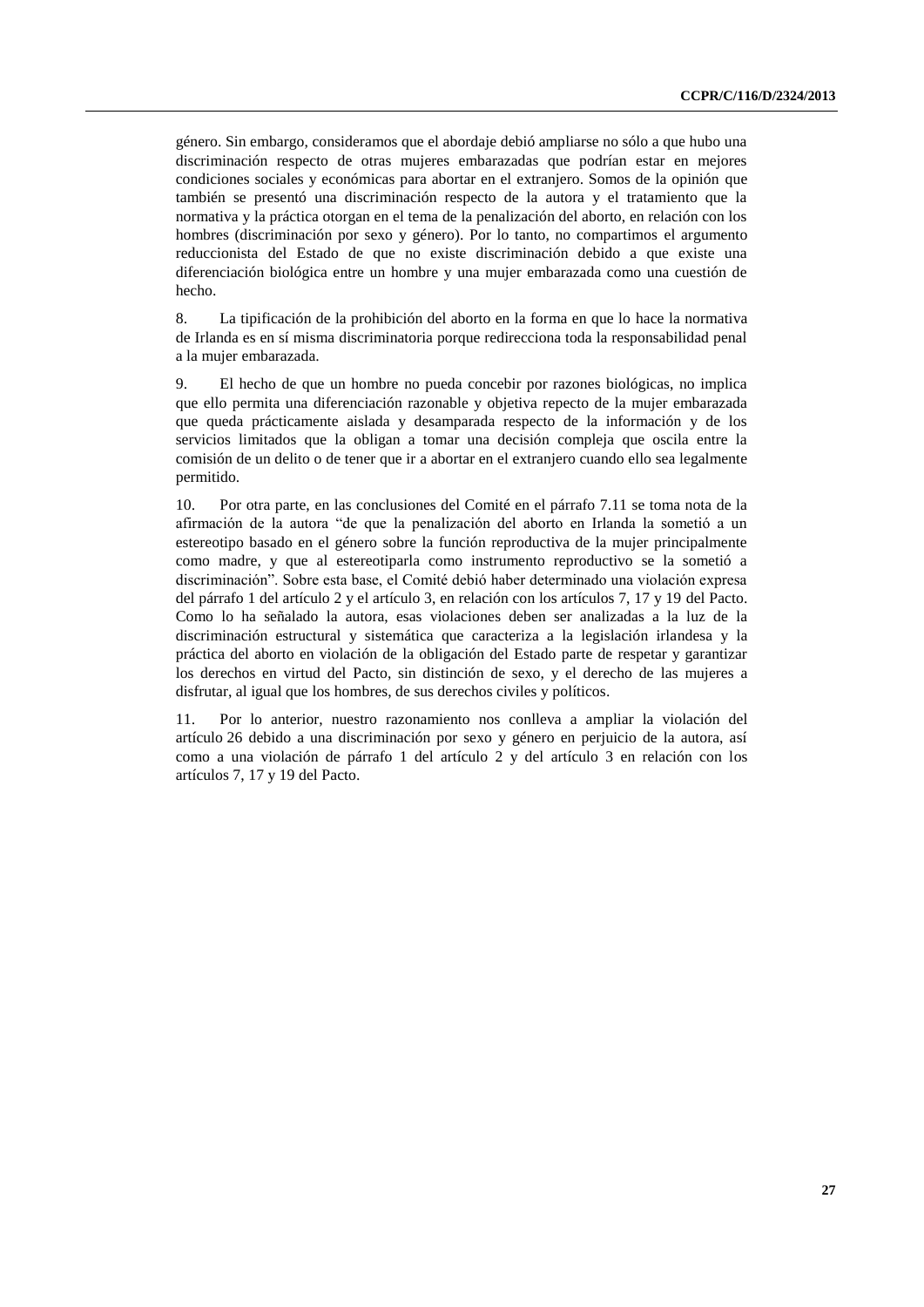## **Annex V**

### **Individual opinion of Committee member Anja Seibert-Fohr (partly dissenting)**

1. I am writing separately because I do not agree with the finding of a violation of article 26 and the reasoning in paragraphs 7.10-7.11.

2. I appreciate that the Views apply only to the particular facts of the present case in which the foetus according to the uncontested submission by the author was not viable. Accordingly the recommendation in paragraph  $9$  is confined to fatal foetal impairment.<sup>a</sup> But I fail to recognize why it was necessary and appropriate to find a violation of article 26 after the Committee concluded that articles 7 and 17 were violated.

3. The central issue in the present case resides in the prohibition on abortion in Irish law in situations where a foetus is fatally ill. The grounds which are outlined in paragraph 7.4 leading to the finding of an article 7 violation are substantially the same as those on which the Committee finds a violation of article 26 and which are again outlined in paragraph 7.4: the author's denial of health care and bereavement support which is available to women who carry the foetus to term and the need to travel abroad at personal expense. These claims were already absorbed by the wider issue decided under articles 7 and 17 and there was no useful legal purpose served in examining them under article  $26.^b$ 

4. Furthermore I cannot agree with the conclusion under article 26. According to the Committee's standing jurisprudence "the term 'discrimination' as used in the Covenant should be understood to imply any distinction, exclusion, restriction or preference which is based on any ground such as race, colour, sex, language, religion, political or other opinion, national or social origin, property, birth or other status, and which has the purpose or effect of nullifying or impairing the recognition, enjoyment or exercise by all persons, on an equal footing, of all rights and freedoms.<sup>c</sup> Difference in treatment requires comparable situations in order to give rise to discrimination.<sup>d</sup> But the Committee has failed to explain in the present case where the difference in treatment resides and to what extent such difference was based on a ground which is impermissible under article 26.

5. With respect to the concrete medical treatment the medical needs of a woman pregnant with a foetus with a fatal impairment who undergoes abortion is substantially different in comparison to the situation of women who decide to carry a fatally-ill foetus to term. Therefore, in order to find a discrimination of a woman who undergoes abortion in comparison to those carrying the foetus to term it is insufficient to refer, as the Committee does in paragraph 7.10, to the denial of "health insurance coverage *for these purposes*". The subject of the treatment for which health insurance is sought in case of abortion is fundamentally different from obstetrics.

6. I recognize that the author also claims a difference in treatment with respect to subsequent medical care and bereavement counselling. Though such a difference

<sup>&</sup>lt;sup>a</sup> The reference "as indicated in these Views of the Committee" in para. 9 applies to all aspects of the recommendations. See also the preceding reference to the "obligation to take steps to prevent *similar violations* occurring in the future".

b See mutatis mutandis ECtHR, *Dudgeon v. United Kingdom* (1981), paras. 67-69.

<sup>c</sup> General Comment No. 18, para. 7.

<sup>&</sup>lt;sup>d</sup> *Šmíde v. Czech Republic*, Communication No. 1062/2002, para. 11.5.